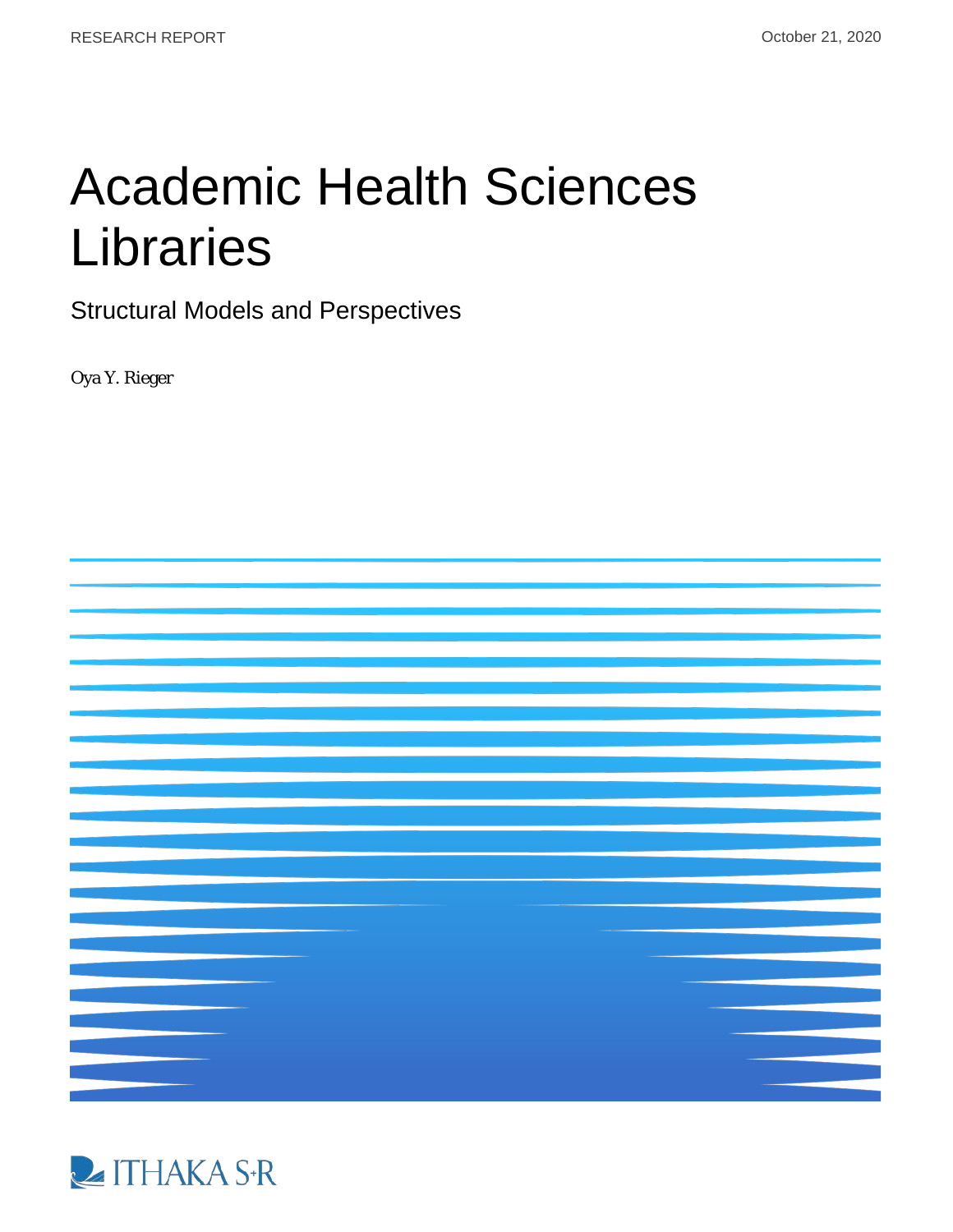

Ithaka S+R provides research and strategic guidance to help the academic and cultural communities serve the public good and navigate economic, demographic, and technological change. Ithaka S+R is part of ITHAKA, a not-for-profit organization that works to advance and preserve knowledge and to improve teaching and learning through the use of digital technologies. Artstor, JSTOR, and Portico are also part of ITHAKA.

Copyright 2020 ITHAKA. This work is licensed under a Creative Commons Attribution 4.0 International License. To view a copy of the license, please see [https://creativecommons.org/licenses/by/4.0/.](https://creativecommons.org/licenses/by/4.0/)

ITHAKA is interested in disseminating this brief as widely as possible. Please contact us with any questions about using the report[: research@ithaka.org.](mailto:research@ithaka.org)

We thank the Association of Academic Health Sciences Libraries (AAHSL) and Elsevier for their sponsorship.



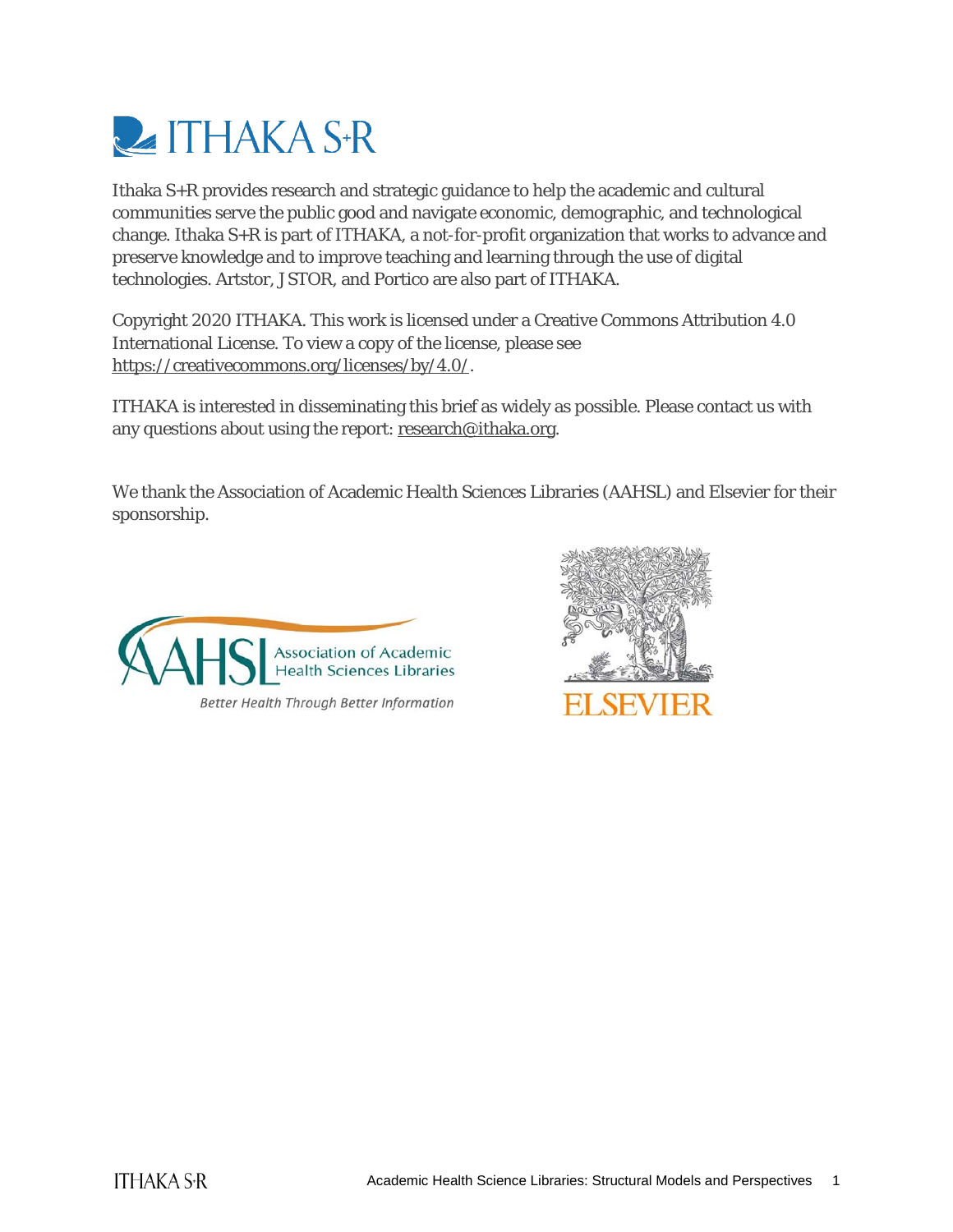## Table of Contents

| <b>Executive Summary</b>                             | 3              |
|------------------------------------------------------|----------------|
| <b>Research Methodology</b>                          | 4              |
| Literature Review                                    | 4              |
| <b>Research Questions and Interview Protocol</b>     | 6              |
| Interviewees                                         | $\overline{7}$ |
| <b>Key Findings</b>                                  | 8              |
| Core Services and Budget Configurations              | 8              |
| Making a Case for Autonomy                           | 9              |
| Organizational Cultures and Leadership Styles Matter | 10             |
| Insights from AHSLs within the Main Library          | 12             |
| Insights from AHSLs within Health Sciences Schools   | 16             |
| <b>Concluding Remarks: Priorities and Challenges</b> | 18             |
| <b>Acknowledgements</b>                              | 20             |
| <b>Appendix A: Interview Guide</b>                   | 23             |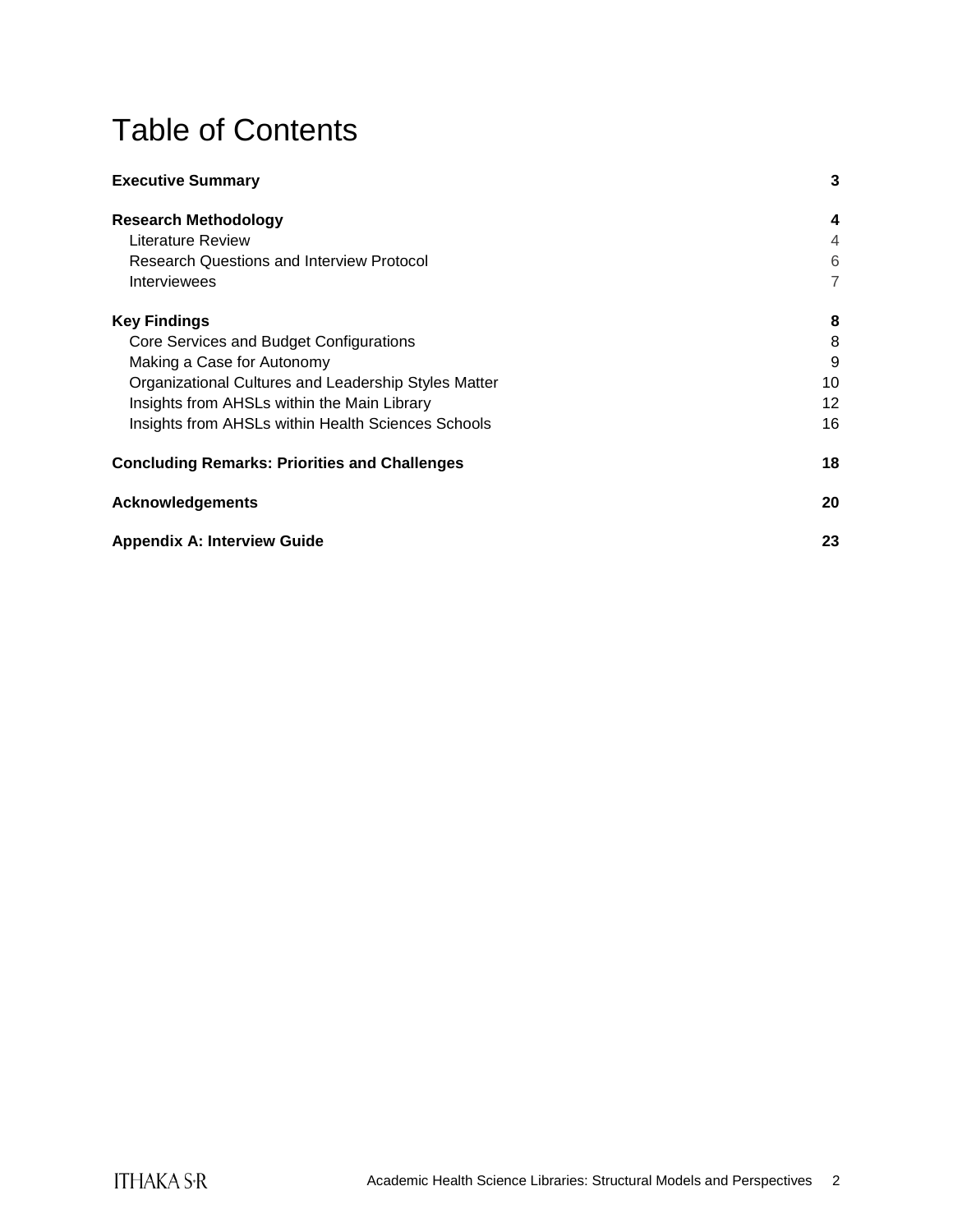## <span id="page-3-0"></span>Executive Summary

Over the past twenty years, the place of the academic health sciences library (AHSL) within the university has changed markedly. These institutions include libraries that may support schools of medicine, nursing, pharmacy, dentistry, veterinary medicine, and public health. Once, they may have been established as separate entities, serving a single school or campus, but many are now consolidated under a larger university library. Have these consolidations and mergers improved the services offered or impacted cost or service quality? What new structures have emerged and how well do they meet researchers' and clinicians' needs?

To address these research questions, we interviewed AHSL directors and leaders from university libraries. The key insights gained from the study based on the interviews conducted include:

- Health sciences libraries in the United States have been evolving in response to the changes in health sciences education, research, policy, and practice. Their roles are expanding, particularly in the areas of research support, data management, bioinformatics, systematic reviews, assessment of research impact, and public outreach.
- Regardless of the organizational model (independent or merged), the AHSL works closely with the main library and leverages the main library's services and expertise. Across the board, AHSL budget models vary widely, often involving funds from multiple sources (e.g., university library, health sciences schools, hospitals, National Library of Medicine).
- When the AHSL is a part of the main library system, key advantages include the ability to support interdisciplinary and cross-organizational work and to engage in large-scale collaborations within the library system. Potential disadvantages include losing administrative connection with the health sciences schools, facing challenges in providing specialized services such as biomedical data curation, and becoming a branch library with reduced prominence.
- Independent AHSLs value being a part of the health sciences community at their institution, as well as the ability to make nimble decisions such as engaging in partnerships with the learning and research technologies staff at the schools they support. Potential disadvantages include instability of reporting relations in the face of organizational and leadership changes within the school and challenges in offering seamless services for campus-wide researchers.
- When it comes to organizational structures, one size does not fit all. There are many organizational, financial, and leadership style variables that determine the success and satisfaction of AHSL directors. Because the AHSL serves a myriad of campus constituents including health care service providers, the directors made a case for having sufficient autonomy to harmonize services and procedures based on their user communities. So long as this autonomy is achieved while the AHSL's budget is protected, the organizational structure itself can be developed in a variety of ways.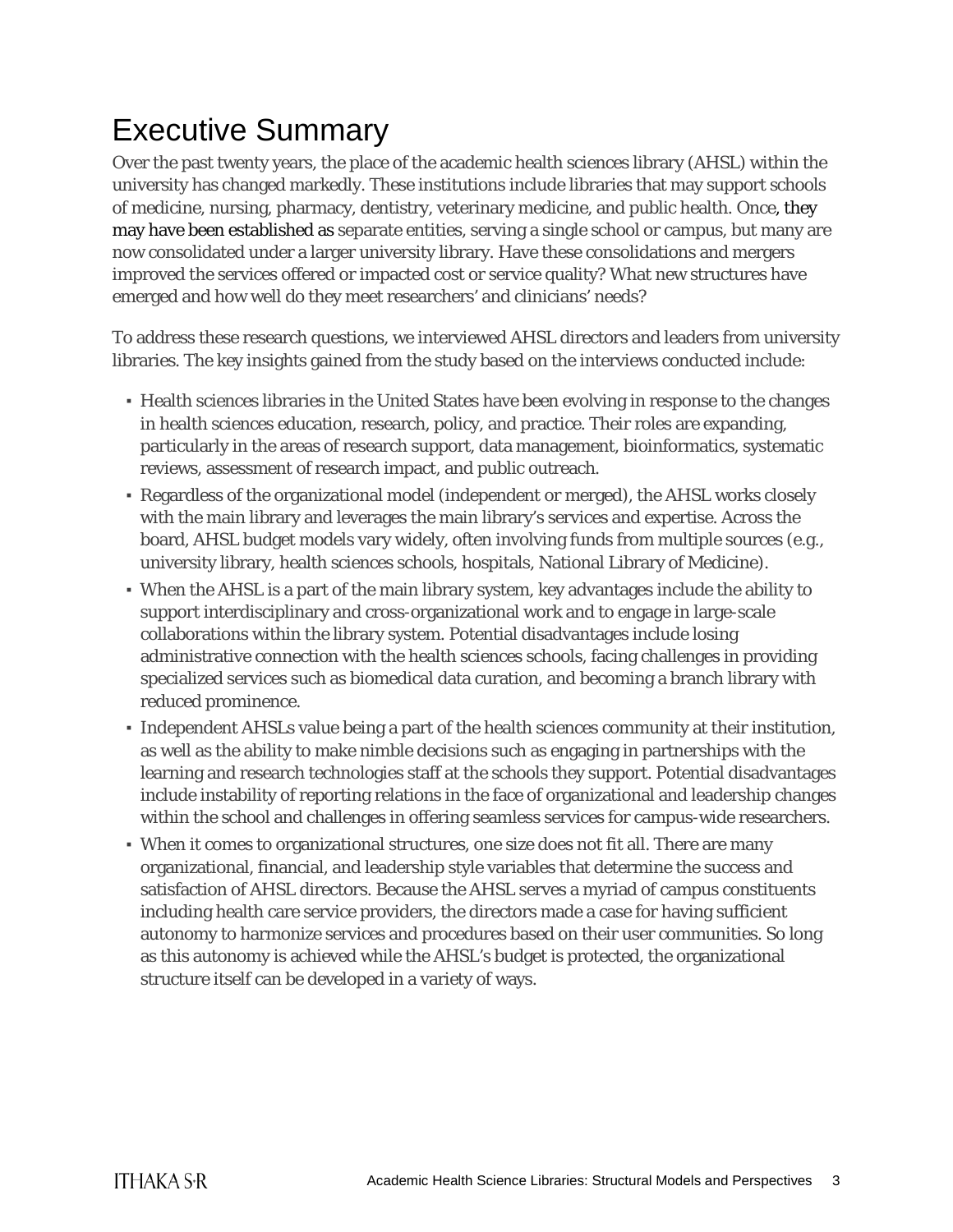▪ Regardless of organizational configuration, there is tremendous pressure to do more with less, save money, be efficient, and keep up with emerging or expanding service areas such as research data and bioinformatics support.[1](#page-4-2) Regional and national associations and networks such as the Association of Academic Health Science Libraries (AAHSL) and the National Library of Medicine (NLM) are important in providing leadership, guidance, and vision for AHSLs.

We hope that the findings will inform institutions that are considering or planning various kinds of reorganizations in the future. Although we focus on AHSLs, we believe that some of the insights gained through this study will apply to other types of specialized libraries as they share similar challenges in meeting the information needs of contemporary researchers and learners in specific professional or disciplinary communities.

## <span id="page-4-0"></span>Research Methodology

### <span id="page-4-1"></span>Literature Review

We initiated the study with a literature review and an analysis of organizational trends in order to understand how academic health sciences libraries are structured from the leadership, program, financial, IT, and HR perspectives in relation to the university libraries. Although a vast amount has been written about different health library programs (e.g., hospital library vs. AHSL), their collaborations, internal organizational structures, and new roles, we were not able to identify any recent studies that investigated the nature of reporting lines and funding structures that are specific to AHSLs.

AHSLs are concerned with the education, research, and clinical care values and missions of an institution and exist to support students, faculty, and affiliated clinicians. Traditionally, they have been primarily organized under one of three types of reporting structures:

- Most commonly, the AHSL director reports to an administrator in a health sciences school (or a joint group if there are multiple schools).
- Alternatively, the director reports to someone in the main campus library.
- Although rare, some directors might report to another university-wide administrator.

The most relevant and prominent study on organizational structures was conducted by Amy G. Buhler and her colleagues in 2010 to examine the trends in reporting lines over the years and consider the strengths and weaknesses of different arrangements.[2](#page-4-3) In addition to their analysis

<span id="page-4-2"></span> <sup>1</sup> This article illustrates efforts to develop an innovative AHSL service: Ansuman Chattopadhyay, Carrie L Iwema, Barbara A Epstein, Adrian V Lee, and Arthur S Levine, "Molecular Biology Information Service: An Innovative Medical Library-based Bioinformatics Support Service for Biomedical Researchers," *Brief Bioinform* 21, no.3 (2020):876-884, [https://doi.org/10.1093/bib/bbz035.](https://doi.org/10.1093/bib/bbz035)

<span id="page-4-3"></span><sup>2</sup> Amy G. Buhler, Nita Ferree, Tara T. Cataldo, Michele R. Tennant, "External Reporting Lines of Academic Special Libraries: A Health Sciences Case Study," *College & Research Libraries* 71, n0. 5 (2010):, 467-494[, https://doi.org/10.5860/crl-49r1.](https://doi.org/10.5860/crl-49r1)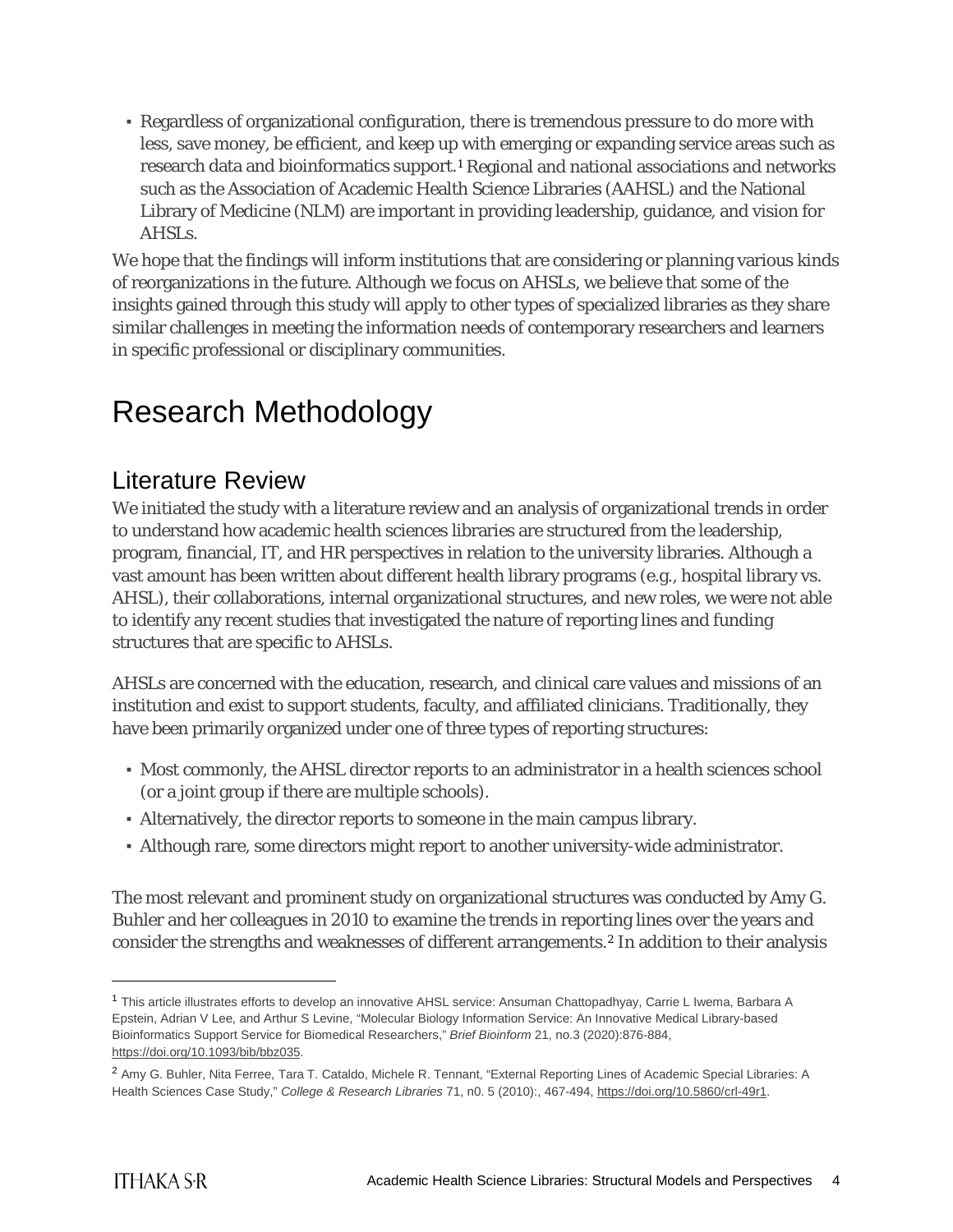of 1977-2007 statistics from the Association of Academic Health Sciences Libraries (AAHSL), they also conducted an online survey and held phone interviews with six AAHSL library directors. The study indicated a change in the trend of external reporting lines of academic health sciences library directors. Although more institutional directors reported to a position within the health sciences center, the number was declining. Meanwhile, while the number of those reporting elsewhere on campus (e.g., the university library director or university administration) increased. According to the AAHSL statistics, during 1990-2007, 50 libraries had changed reporting structures, some more than once. In their online survey, 24 of the 68 respondents (about 35 percent) indicated they changed reporting structures during their tenure as director. A majority of respondents were "somewhat satisfied" or "very satisfied" about their reporting structure whether they report within or outside of the health sciences center. However, a director with a reporting line with the health sciences center was more likely to be "very satisfied," and they were more likely to respond "not satisfied" if they reported to the main campus. The key factor that determined satisfaction level was the autonomy to make budget, administrative, and service decisions. Also, the authors observed a "grass is greener" perception- -some AHSL directors reporting to the health sciences center felt that it would be more advantageous to report to a library dean/director because of their advocacy role. Whereas some directors who reported outside the health science center thought that reporting to the health science center would align them more closely to leaders who understand the educational, research, and clinical mission of the center.

AHSLs are mission-driven organizations that thrive to align their programs and services based on needs and trends stemming from various health sciences fields. A quick review of such trends provided a framework for the study in order to understand the pressures and opportunities surrounding AHSLs:<sup>3</sup>

- Health care establishments (e.g., academic health centers, hospitals, and clinics) have vibrant organizational structures as they go through mergers and restructurings triggered by various market forces such as health care reform initiatives and economic pressures.[4](#page-5-1)
- There is a trend for hospitals and health systems to consolidate with academic medical centers to leverage their assets. Such changes have implications on AHSLs as their user groups change in composition and numbers. For instance, one can envision the implications of such changes on licensing agreements that take into consideration FTE.[5](#page-5-2)

<span id="page-5-0"></span> <sup>3</sup> "Which Innovations Are Revolutionizing Healthcare Today?" School of Business, George Washington University, July 24, 2019, [https://healthcaremba.gwu.edu/blog/which-innovations-are-revolutionizing-healthcare-today;](https://healthcaremba.gwu.edu/blog/which-innovations-are-revolutionizing-healthcare-today/) "Stanford Medicine's 2020 Health Trends Report Spotlights the Rise of the Data-driven Physician," Stanford Medicine[, https://med.stanford.edu/news/all](https://med.stanford.edu/news/all-news/2020/01/health-trends-report-spotlights-rise-of-data-driven-physician.html)[news/2020/01/health-trends-report-spotlights-rise-of-data-driven-physician.html.](https://med.stanford.edu/news/all-news/2020/01/health-trends-report-spotlights-rise-of-data-driven-physician.html)

<span id="page-5-1"></span><sup>4</sup> Some universities structure their hospitals (and other clinical care units) as separate not-for-profit organizations to limit their liability as healthcare becomes a less profitable sector. See Howard B. Fleishon, Jason N. Itri, Giles W. Boland, and Richard Duszak Jr., "Academic Medical Centers and Community Hospitals Integration: Trends and Strategies," *Journal of the American College of Radiology* 14, no. 1 (2017): 45-51, https://doi.org/10.1016/j.jacr.2016.07.006.

<span id="page-5-2"></span><sup>5</sup> Some hospitals are forming "affiliated" hospital agreements to assist rural hospitals with training, supply ordering, etc. without being an official part of the university. In such cases, licensing restrictions might surface in regard to providing affiliated hospitals access to licensed information resources.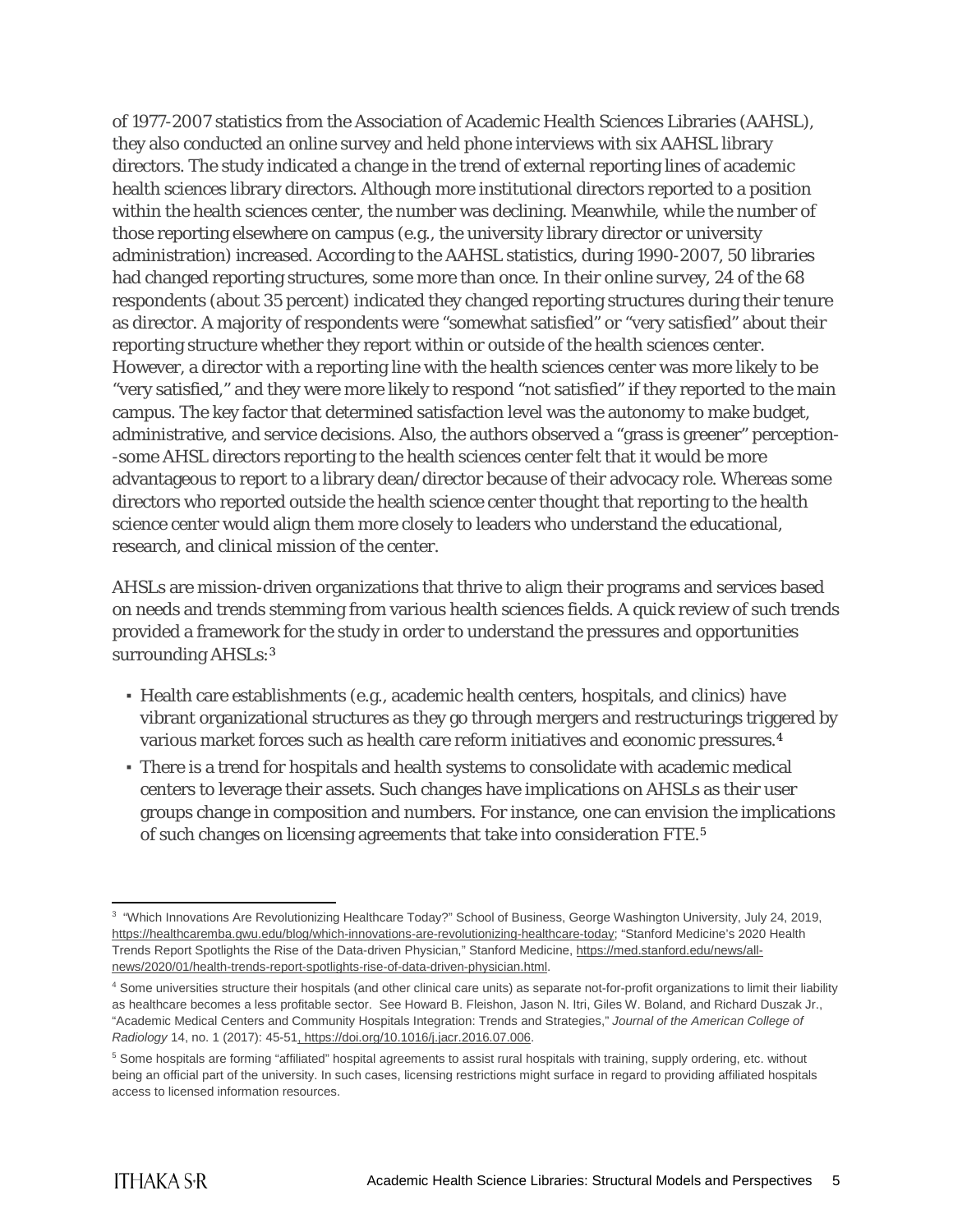- Health sciences schools are evolving as they become more interdisciplinary and more holistic. As they transition to evidence-based-medicine, teaching and learning is much more evidence-based, requiring curriculum revamp.[6](#page-6-1)
- A growing emphasis on collaboration and interdisciplinary research and new models of scientific communication (e.g., increasing reliance on large sets of research data, emphasis on replicability of findings, experiments to facilitate early dissemination through preprints, public access requirements to make research results broadly accessible) are changing these centers.
- There continues to be fierce competition among academic health sciences organizations to recruit the best researchers and students as well as a growing need for demonstrating research impact and greater expectancy for accountability.
- Evolving patient care practices, emerging requirements stemming from the Affordable Care Act, and other health policies require increasing the leveraging of technologies.
- There is a growing emphasis on health literacy and community health initiatives (bench-tocommunity, not only bench-to-bed).
- Advancements in technology continue to improve healthcare from electronic patient records to tele-health, and from artificial intelligence and augmented reality to personalized wearable medical devices.
- The rise of data-driven health sciences aims to advance medicine and improve health outcomes by bringing new insights, requiring access to supporting services and expertise.

### <span id="page-6-0"></span>Research Questions and Interview Protocol

Following the literature review, we held a virtual meeting of the project advisory group, which includes leaders from academic health sciences libraries and university libraries, to review our research questions and get their input on the project scope and research methods.

The semi-structured interview guide aimed to seek insights on a number of issues:

- **1.** The AHSL as a separate entity versus integrated within the university library system:
	- Key success factors, positive outcomes, and opportunities
	- Potential risks, negative outcomes, lessons learned, and tradeoffs
- **2.** Role of consolidations and mergers on service quality:
	- User engagement, satisfaction, perception
	- Alignment with emerging needs of researchers and clinicians
- **3.** Impact of organizational changes on libraries:
	- Costs and resource allocations

<span id="page-6-1"></span><sup>&</sup>lt;sup>6</sup> Evidence-based medicine is an interdisciplinary approach that relies on techniques from science, engineering, biostatistics and epidemiology to make decisions about the care of individual patients. It integrates research evidence with clinical expertise and patient values. For more information, see David L. Sackett, William M.C. Rosenberg, J.A. Muir Gray, R. Brian Haynes, and W. Scott Richardson, "Evidence Based Medicine: What it Is and What it Isn't," *BMJ* 312 (1996): 71–72, [https://doi.org/10.1136/bmj.312.7023.71.](https://doi.org/10.1136/bmj.312.7023.71)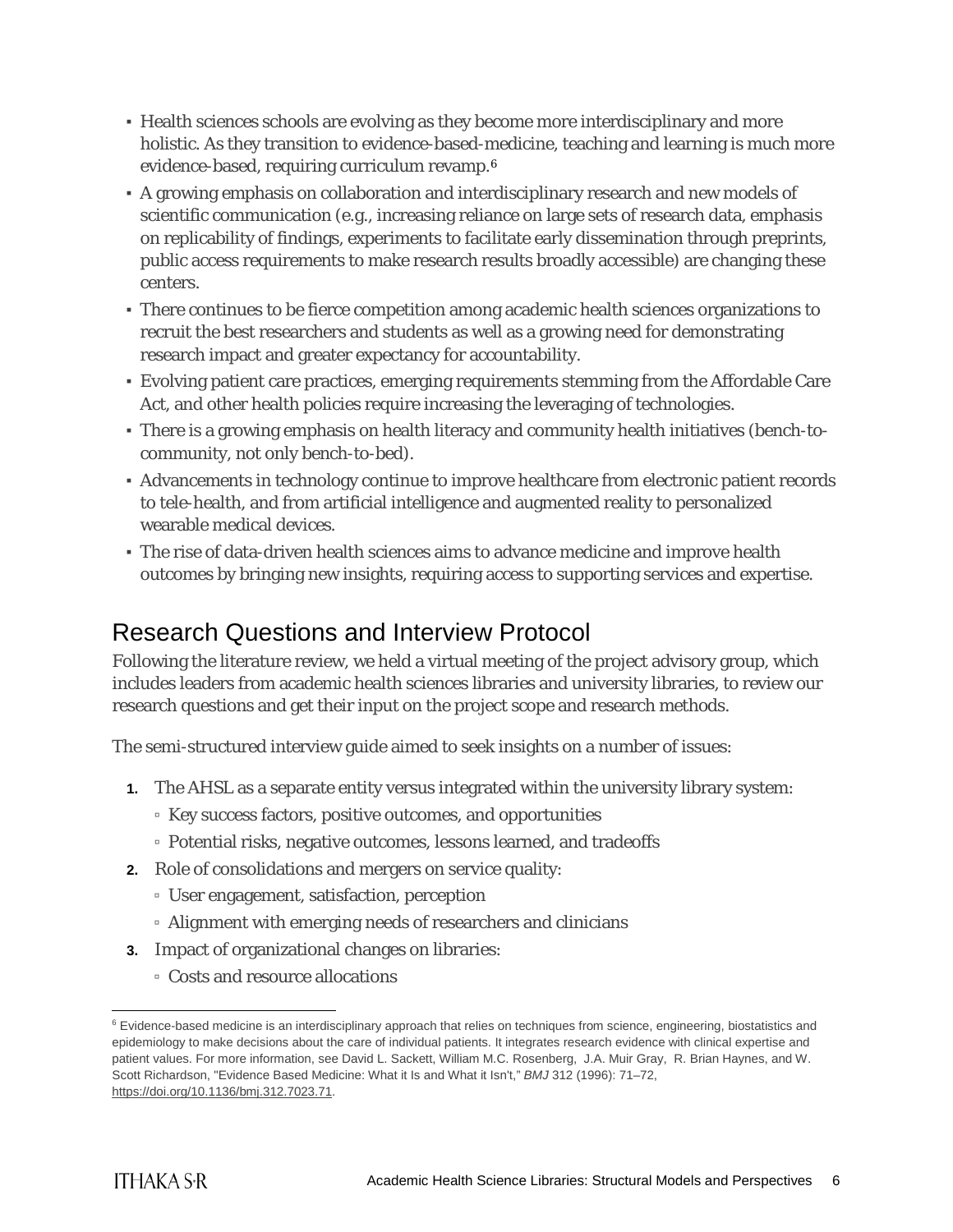▫ Staff motivation and morale

The interview guide is included in Appendix A. Because the conversations are confidential, interviewees felt comfortable freely sharing their experiences.

### <span id="page-7-0"></span>Interviewees

The interviewees represented 28 of 129 AHSLs (as identified through AAHSL data) and included different library types, reporting relations, and university types as described in Table 1. Potential interviewees were contacted via email in June-July, 2020 and invited to participate in a 60 minutes confidential interview. We interviewed 36 individuals from 28 libraries including leaders of HS libraries and their supervisors. No effort was made to speak with paired leaders of AHSLs and their supervisors from the same institution.

| <b>Library Type</b>                                     | <b>Number</b>  |
|---------------------------------------------------------|----------------|
| BML (Biomedical Library: MD + life sciences)            | 5              |
| FMGL (Full MS and Graduate Biomedical Sciences Library) | 5              |
| FMOL (Full MS plus Other Schools Library)               | 18             |
| <b>Reporting Relation</b>                               | <b>Number</b>  |
| Health Science College Admin                            | 3              |
| University Admin                                        | $\overline{2}$ |
| <b>Medical School</b>                                   | 9              |
| Library                                                 | 14             |
| <b>University Type</b>                                  | <b>Number</b>  |
| Private                                                 | 10             |
| Public                                                  | 18             |

#### **Table 1: Sample Characteristics (28 AHSL)**

Most of the interviewees have been in the field for several years and many have held other positions in libraries with different organizational configurations so their remarks were informed by their overall experiences, and were not limited to their current role.

The directors reporting to the health sciences schools had been in their current position for between two and 21 years, with an average of 8.9 years in the current position. Those reporting to the main library had held their current position for between one and 11 years, with an average of 3.7 years. The directors interviewed had long leadership careers, averaging 19 years of service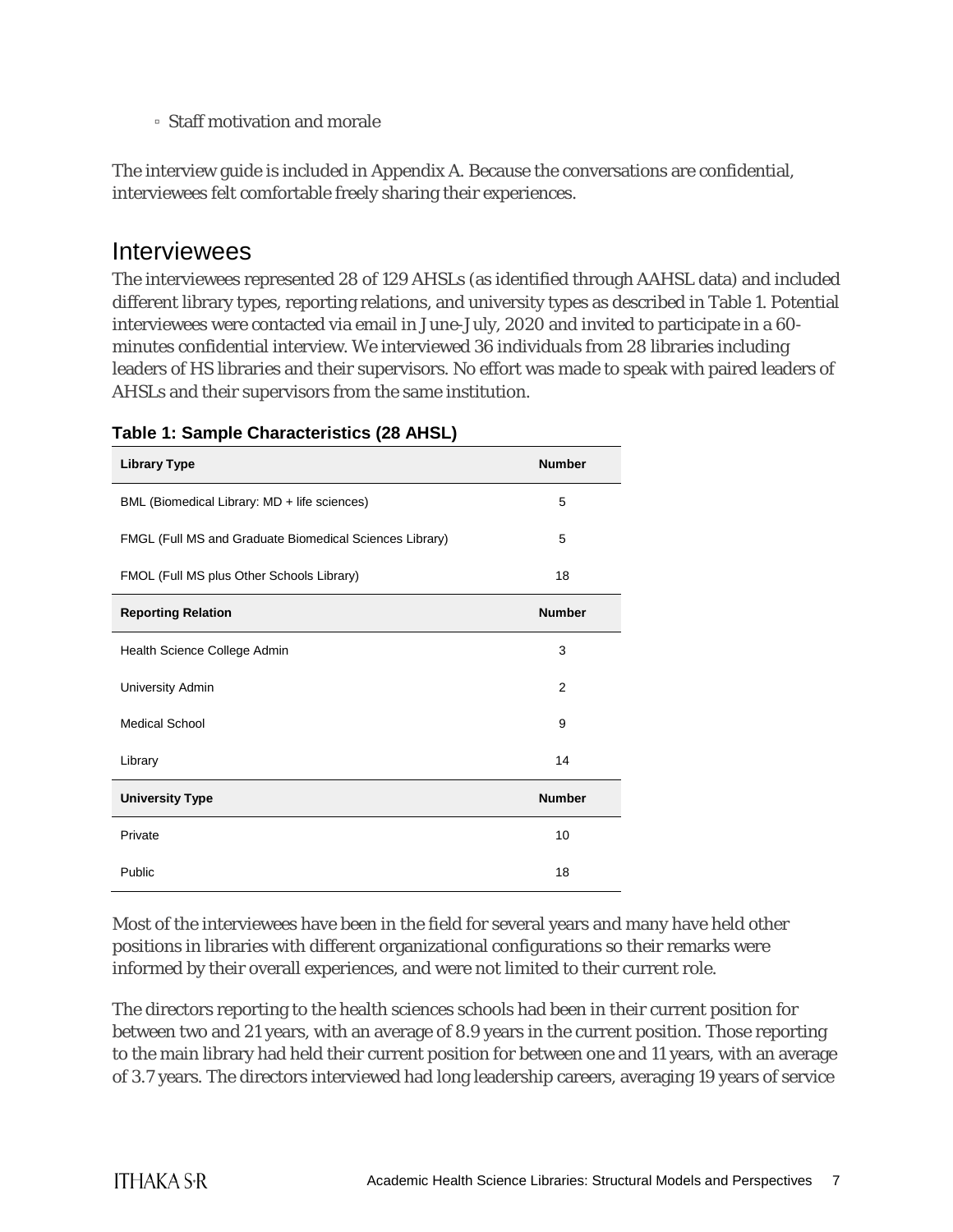in the health sciences field. The AHSL reporting to the academic side had between nine and 60 staff members, averaging 28.2. The AHSL reporting to the main library had between five and 35 staff members, averaging 16.8. Directors reported a larger staff in cases where the AHSL had merged with other STEM libraries.

## <span id="page-8-0"></span>Key Findings

Qualitative research is a situated activity. The interviews conducted in this study aimed to understand different points of view on the organizational structures of AHSLs. Rather than striving for generalizability, the following analysis aims to present various themes that emerged during the discussions with 36 interviewees. Therefore, the findings should be approached as an empirical snapshot of the insights, perceptions, and experiences of those interviewed rather than broad characterizations of organizational circumstances.

## <span id="page-8-1"></span>Core Services and Budget Configurations

When it comes to the core library services such as collection development, cataloging/metadata, acquisition, and ILL, regardless of whether the health science library (HSL) is reporting to School or UL, there is a blended service model that applies to all AHSLs included in this study. Almost all share the Integrated Library System with the main library and work closely with the university library's technical services that provide cataloging, acquisition, and licensing services. Many are moving towards a centralized licensing system, trying to provide equal and consistent access for the entire university community, especially to support interdisciplinary research. They stress that collection building is not as specialized as it used to be and it is considered more of a commodity service that they would like to "outsource," leveraging the main library's services. Several mentioned scholarly communication as another collaboration area (e.g., organizing OA weeks, relying on the university library UL for copyright support). They often share IRs such as Digital Commons.

Across the board, the funding models of the AHSLs studied vary widely with no clear patterns. Some key findings include:

- Many universities are implementing a Responsibility Center Management (RCM) budget model, under which units are responsible for managing their own revenues and expenditures for increased transparency into budget decisions and enhanced stewardship of funds.[7](#page-8-2)
- There are a range of budgetary arrangements, some involving funds from multiple sources (e.g., university library, health sciences schools, hospitals), and some single source (university library or health sciences schools).
- Across the board, there is tremendous pressure to do more with less, save money, and be efficient. One of the interviewees, who reports to an academic dean, noted, "There have been

<span id="page-8-2"></span> $<sup>7</sup>$  In the RMC model, the colleges are the "responsibility centers" and units like the library, general administration, etc. are "cost</sup> centers" that receive their funding allocation from the "responsibility centers."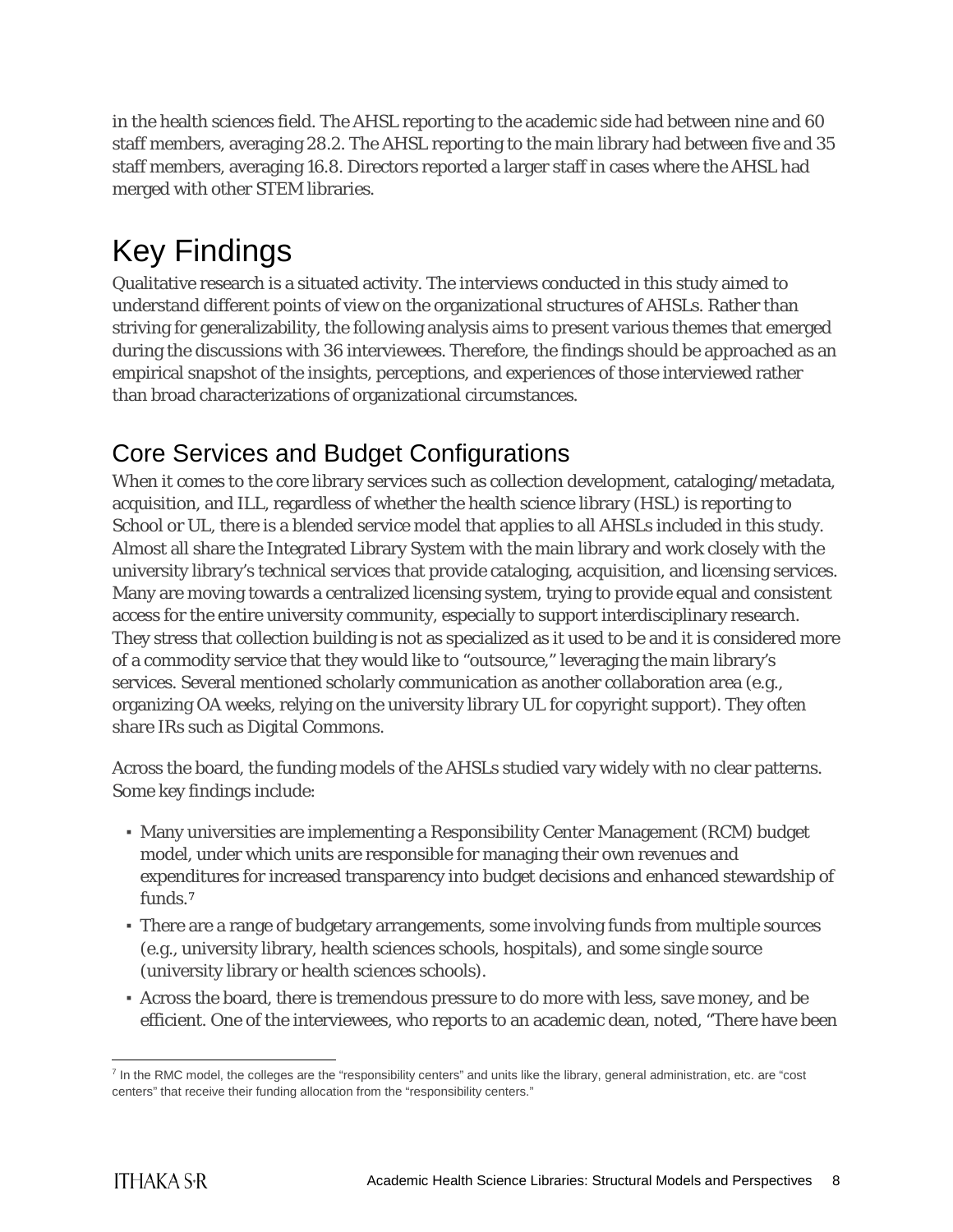lots of mergers involving hospitals and clinics to save money. Then there is pressure on my library system to continue the services at the same level without considering the consequences of organizational changes on my collections and services."

▪ Even if a part of a UL, sometimes funds come from the school; or just the opposite. For instance, some AHSLs within the academic side rely on some support from the main library through services (e.g., Integrated Library System) or subscriptions.

This study has not found any correlation between reporting structures and the scope of AHSL directors' responsibilities. This might be due to the qualitative nature of the study and the limited sample size.

## <span id="page-9-0"></span>Making a Case for Autonomy

Each health sciences librarian interviewee made a point to mention that their library serves a myriad of campus constituents, including the school of medicine, nursing, dentistry, public health, kinesiology, pharmacy, and allied health, in addition to affiliated hospitals and clinics. Some also provide services for the veterinary or biological sciences (especially merged STEM libraries within UL). Accordingly, they made a case for needing sufficient autonomy based on their clients, including researchers, graduate and professional students, residents, clinicians, nurses, etc. One interviewee who reports to an academic dean captured this sentiment, noting, "Our mission, priorities, work circumstances are so different so academic health sciences libraries need the autonomy to meet the needs of clients. We need to be able to harmonize our services and procedures based on the HS school's distinctive operational environment."

Job satisfaction among the AHSL directors seemed to be quite high as many mentioned the gratification stemming from their participation in "saving lives" by supporting health sciences professionals. "Health sciences librarianship is such a rewarding field because my staff feel needed and well-respected," stated one interviewee. Another director explained that, among research libraries, AHSLs often take the lead in rolling out new programs such as systematic reviews that were initially dedicated for health sciences users but expanded to other parts of the campus. Also, several interviewees offered examples to illustrate how effective the AHSL has been in integrating and embedding training in teaching and clinical research. Due to the emphasis on evidence-based practices in health sciences, AHSL staff remain active and visible with heavy demand for their instructional and reference services. Embedding a librarian within the clinical setting as part of the team allows the librarian to be proactive and collaborative, providing more immediate expertise at the point of need for the rest of the health care team and the patient.

Almost all interviewees stressed that health sciences schools are the main revenue generators at their university and are important in bringing grants, building institutional reputation, and contributing to the university's revenue sources. One university librarian stressed that the health sciences have a different culture than the general university, describing the four-pillar mission of the library as education, research, clinical, and community engagement. Autonomy is important to the AHSL director reporting to the university librarian, "Working in partnership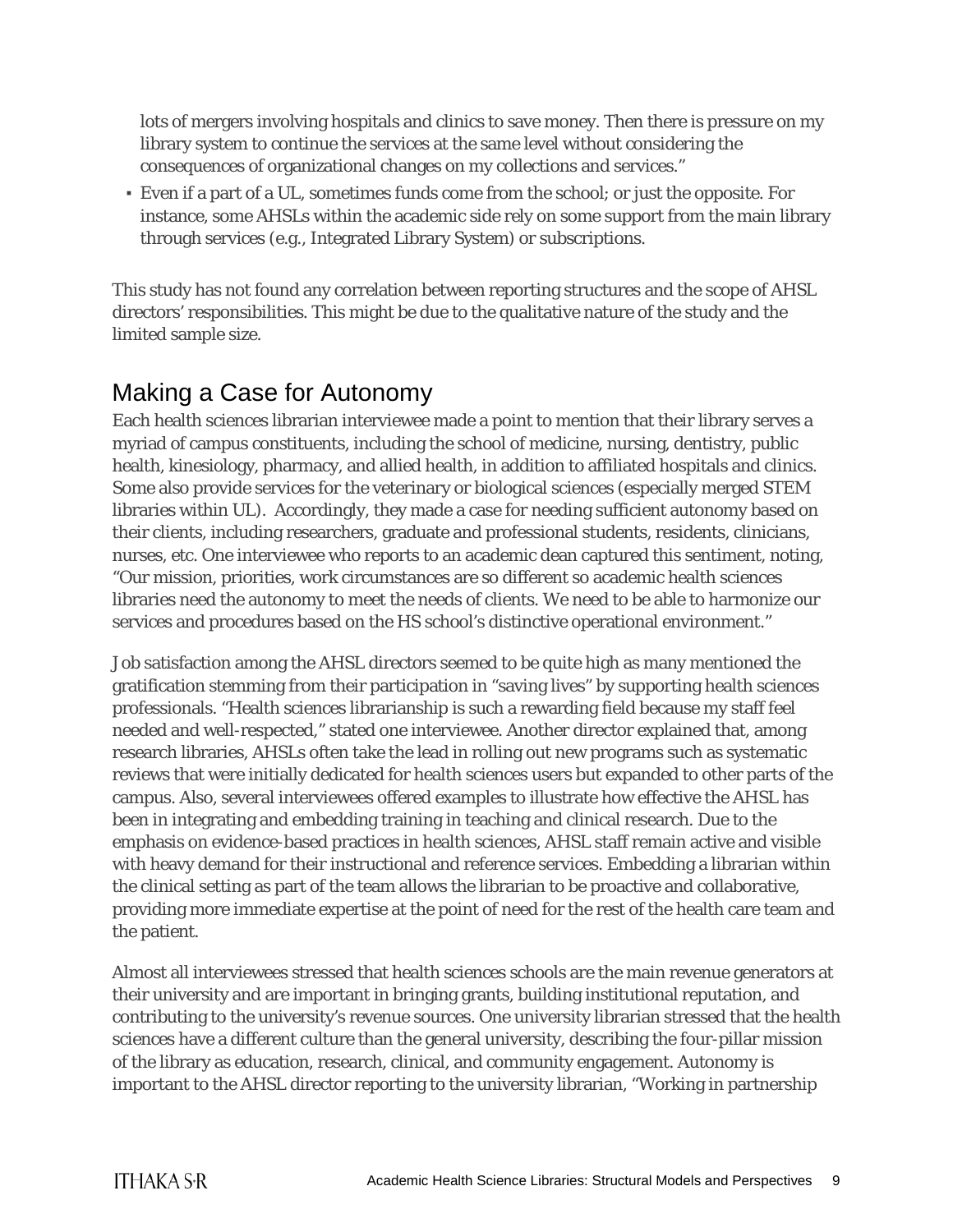with a medical clinical enterprise is complicated and not everyone at the main library knows or appreciates how it operates." On the same theme, another university librarian with the oversight of the AHSL noted, "Health sciences is the engine that generates research and clinical revenue through grants and patient care. Health sciences librarians need to attend to their constituents as they are a powerhouse for reputation building and bringing in money."

## <span id="page-10-0"></span>Organizational Cultures and Leadership Styles Matter

Out of 28 AHSL directors included in the study, eight report to the university librarian or dean of libraries (one with a dotted line to the vice dean for health affairs at the medical school). Another six reported to an associate university librarian (one with a dotted line to the senior associate dean of the medical school). For those administratively situated in a Health Sciences Center, five were reporting to the dean or associate dean of the medical school and two to an executive vice dean or vice chancellor for academic affairs. Illustrating a wide range, AHSL directors within health sciences schools report to the chief administrative officer of the school of medicine, the dean of the graduate college and vice provost for health sciences, the dean of student affairs, the senior associate dean for academic affairs, the senior chancellor for health sciences administration, vice dean for clinical and translational research; vice president health affairs and academic provost; and vice provost for IT (see Table 2).

| Unit    | <b>Number</b> | <b>Reporting Lines</b>                                      |
|---------|---------------|-------------------------------------------------------------|
| Library | 8             | Main Library Dean/University Librarian                      |
| Library | 6             | Main Library Associate University Librarian                 |
| School  | 5             | Dean or Associate Dean for Medical School                   |
| School  | 2             | Executive Vice Dean or Vice Chancellor for Academic Affairs |
| School  | 7             | Other senior leaders                                        |

#### Table 2: Reporting Lines

Reporting relationships seem to be contextual and complicated, depending on many factors including the organizational and budget structures of a university. Being administratively situated within a university library or a health sciences school does not seem to be consistent. Elaborating on this principle, one of the library directors explained, "You cannot strip organizational models from the people aspect. Sometimes people can impede or empower reporting relationships. I have been in the field for a long time and can tell you that there is not an ideal configuration. It all depends on the circumstances of your health sciences campus, your deans, library leadership, and your university's priorities and budget. You cannot rely on a reporting relationship as there is always job turnover and constant reorganizations and appointments." Illustrating the last point made about the transient nature of leadership, one director explained, "I used to report to an academic dean who was very supportive of the library, but the new one does not seem to understand what libraries do." Along the same lines, another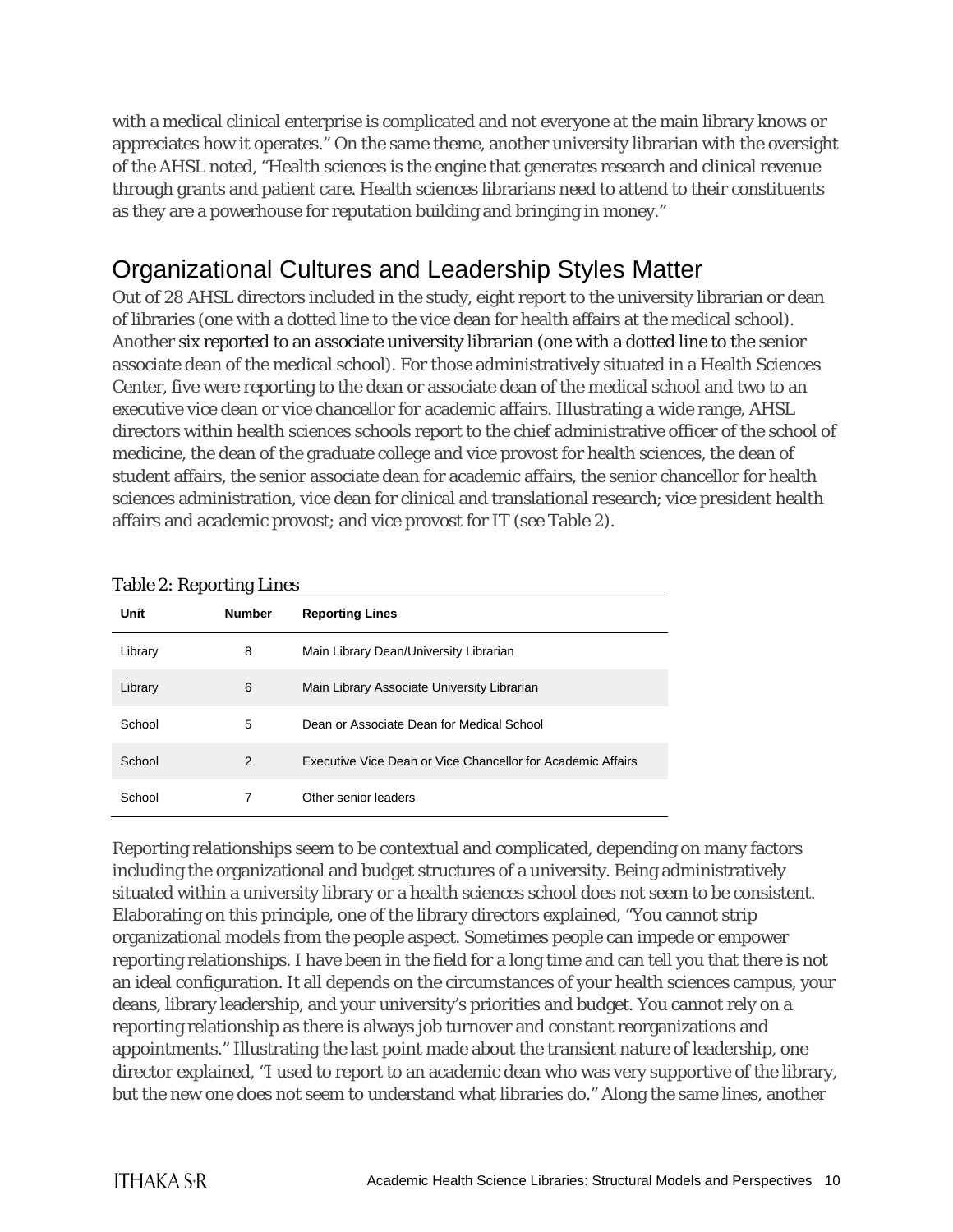interviewee (director reporting to the academic side) described, "Sometimes success and visibility relates to how the head of medical school views the library. If they love the library and they use the library, you are in. If you are unlucky, they don't want to deal with the library and it is hard to get the library on the table." The director continued describing how it boils down to personalities because libraries are in a service role and it all depends on how they are perceived by people who are high-level decision makers.

Several mentioned how the autonomy challenges can be mitigated if the library leadership recognizes the unique circumstances of a health sciences library and provides sufficient autonomy to serve their clientele. Some with reporting lines to the main library mentioned how supportive their ULs are and how much freedom they were allowed to run their libraries. As one noted, "Regardless of where you are organizationally located, you need to network and find opportunities to work closely with your user groups."

It was evident from the interviews that the topic of reporting relations is a commonly discussed issue in the health sciences librarian community. One library director, who reported to the vice dean for educational affairs, said, "When I talk with my colleagues about their reporting relationships, we all agree that it is all about the ability to maintain autonomy and being able to function as a special library; avoid being a branch library that becomes a uniform service point." Almost all the library directors with health science school reporting lines stressed the importance of working closely with the main library. "I am able to stay in touch and benefit from the university library without reporting to the dean of libraries," said one director, explaining that it was about relationship-building and knowing when and how to collaborate without giving up the library's autonomy. One director who reported to the chief information officer was empowered to deliver many new, high-value research data and bioinformatics services for which the library can charge back.

The interviews revealed that the AHSL can be siloed even when it is part of the main library system. By the same token the AHSL can work well and collaborate broadly with the main library even if it is independent. "When I arrived at the university, my library was siloed although we were administratively a part of the library. Decisions were being made without consulting with me and my staff," said one director. The director had needed to work hard to change the culture.

Whether they report to a library leader or a dean, AHSL directors see their supervisors as busy senior leaders who don't have enough time to understand the intricacies of the AHSL. The leaders act more as sounding boards. Library directors from both organizational types explained that they meet with their supervisors usually once a month or as needed, often to go over financial or facilities related issues. During the interviews, it was common to hear comments such as, "I rarely meet with the person [associate dean of health sciences school] I report to as he has a lot of stuff to attend to and the library is not on his radar. But I keep him in the loop. I am not being micromanaged. He trusts me, gives me autonomy, and knows that I work with the right people." The programmatic issues are often discussed by other specialized senior leaders such as a dean of finance or lead of a specific research group. One of the deans of libraries candidly remarked, "When I was appointed, I did not have much knowledge of health sciences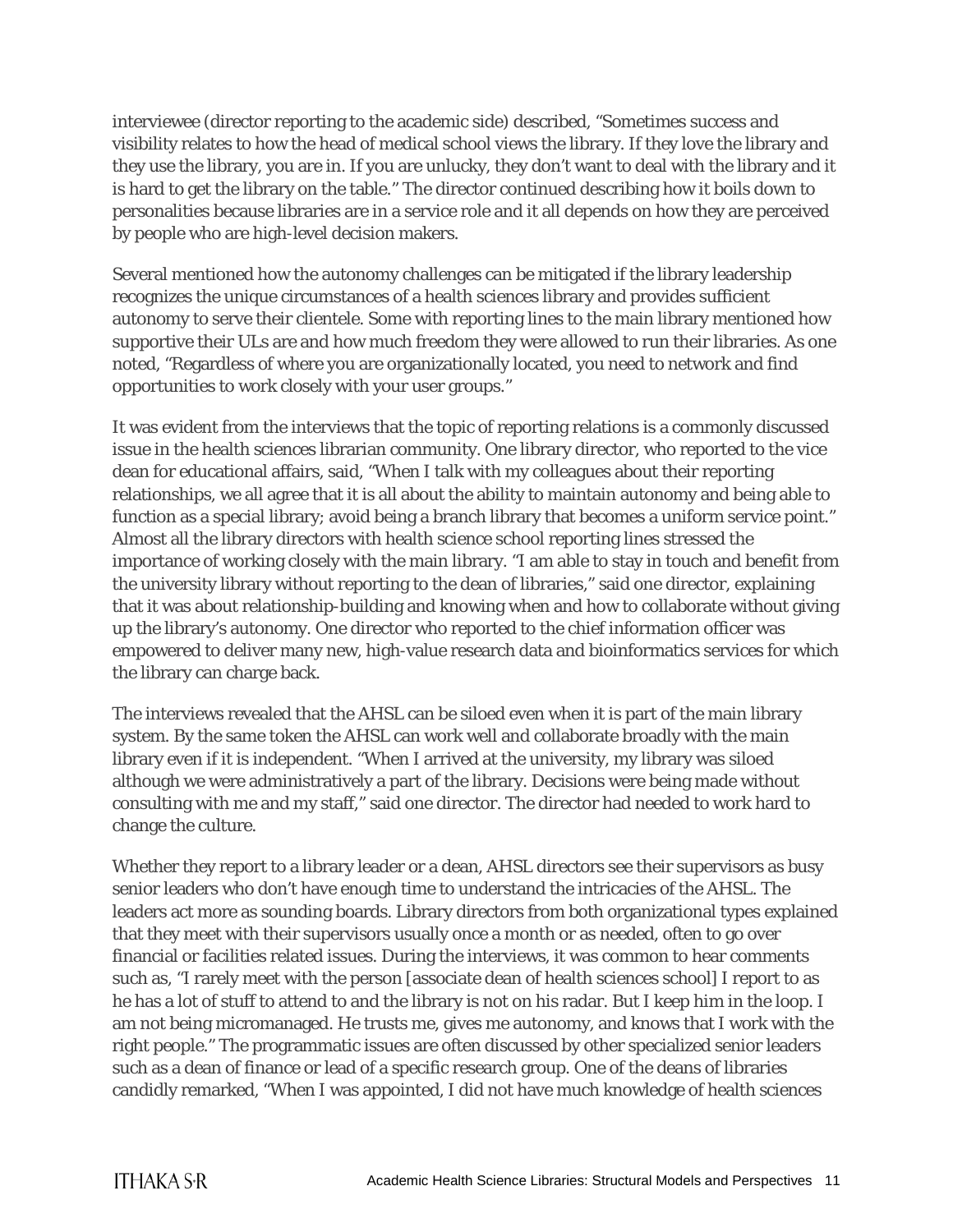librarianship. I have the good fortune of having an excellent [AHSL] director who is so experienced and is trying to educate me." The library dean went on to explain the differences between the AHSL and the rest of the campus, "They are different worlds, there are different expectations. They truly function in a digital library world as informationists."

Almost all directors interviewed stressed that their visions were informed through their professional network and collaborations with other libraries and the regional and national network such as the Association of Academic Health Sciences Libraries or the National Library of Medicine (NLM). Illustrating this point, one director (reporting to an academic dean) said, "I often rely on my AAHSL peers for ideas. Sometimes I survey them to see who is doing what." The director pointed out that the NLM was critical, noting "That's where I get my leadership guidance and inspiration."

When it comes to organizational structures, one size does not fit all and it is difficult to make any generalizations. There are many variables that determine the success and an AHSL director's satisfaction level.

- Size and complexity of the health sciences schools and affiliated organizations such as hospitals and clinics;
- University's administrative culture (e.g., distributed versus centralized authority) and structure;
- Relationship (governance and finance) between the main campus and the health sciences schools;
- Leadership qualities and styles of the supervisors in regard to their understanding of the unique qualities of the AHSL and willingness to allow autonomy;
- Source of funding as it varies regardless of organizational type;
- Physical proximity of the main and health campuses and buildings.

### <span id="page-12-0"></span>Insights from AHSLs within the Main Library

The study included 14 health science libraries that are organizationally included in the main library system. The interviewees in this category included 14 AHSL directors and six university librarians and associate university librarians (reporting lines). Among the libraries studied, the merger with the main library took place between four and 26 years ago, representing a broad span (33 percent merged more than five years ago).<sup>8</sup> Only one library mentioned that there were some initial discussions about a future merger with the main library. The following section provides a summary of the opinions on the effectiveness of the organizational model.

<span id="page-12-1"></span><sup>&</sup>lt;sup>8</sup> Among the libraries included in this study, the mergers took place two to five years ago for four libraries; six to ten for three libraries; 11-15 for three libraries; 16+ for two libraries.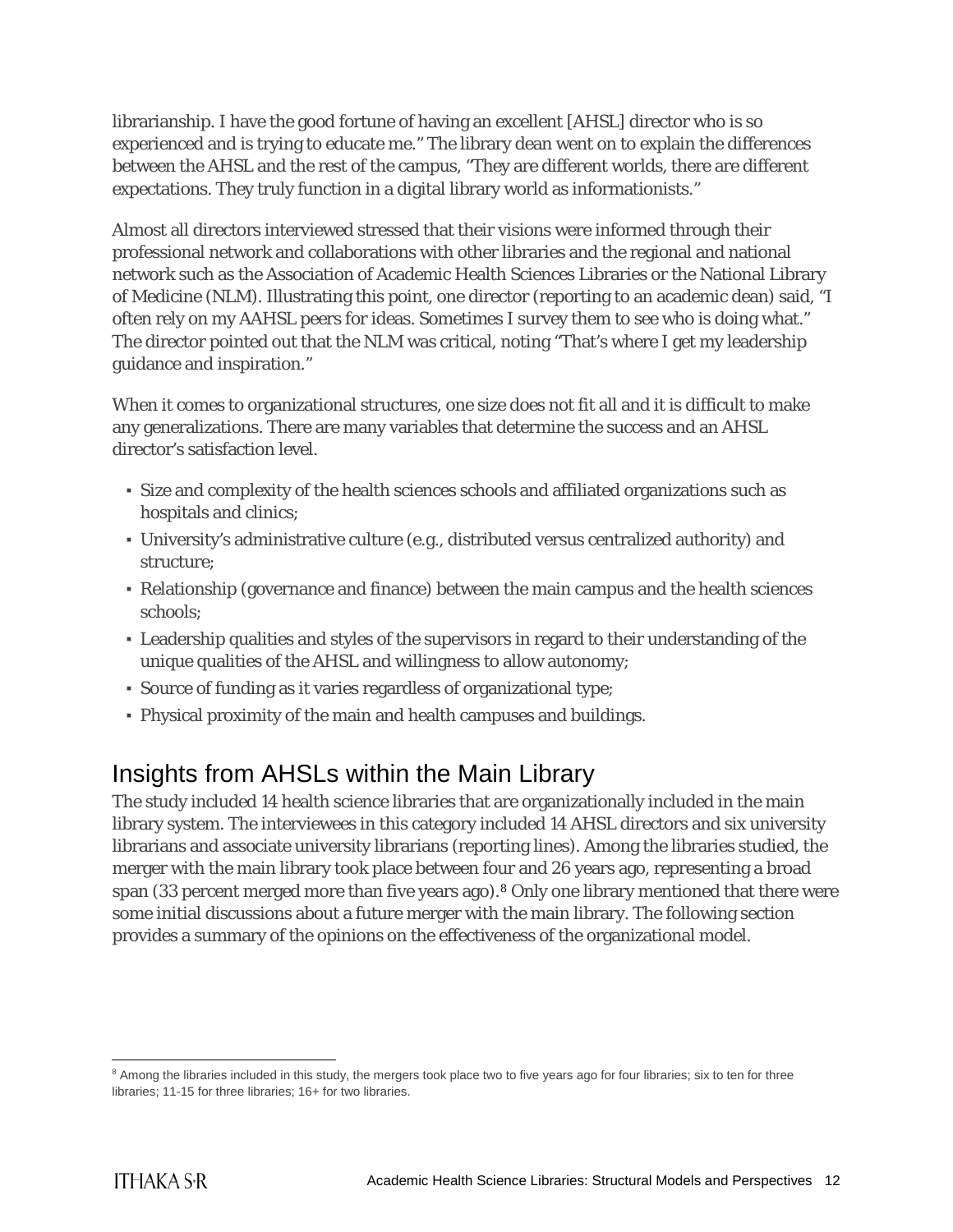#### What Works Well

*Supporting interdisciplinary and cross-organizational work*. Being part of a system with different specialized libraries may allow more opportunities for supporting interdisciplinary and cross-organizational collaborations. Emphasizing this issue, one Associate University Librarian (AUL) said, "We see ourselves as one library system and the model works quite well from my perspective. We [university library] continue to learn from them [HS library]. Explaining that they look for ways they can find inroads, "Their curriculum work gives us good insights but it is hard to do it in arts and sciences or engineering as we do not have a seat in shaping the curriculum." One university librarian (UL) echoed a similar sentiment, "In my opinion, medical schools gain from affiliation with the university library. I recognize that the medical school work is different and I give her [HSL director] a great deal of freedom. I do not give the same level of independence to other branch libraries." However, the UL was quick to note, "Overall I think integration is better but I know that some medical library people by default prefer to be independent."

*Collaborating at scale*. If AHSL directors are given sufficient power within the main library system, there are opportunities for collaborating on larger-scale projects that would benefit both the health sciences and the main library. Stressing this benefit, a library director who reports to a dean of library noted, "The current arrangement works well because I have lots of autonomy and take advantage of library services [offered by the main library] so that my staff can focus on health-specific services."

*Maintaining neutral grounds*. In universities with various health sciences schools (medical, dentistry, nursing, etc.), some felt that being a part of the main library allows the AHSL to be independent without a close association to only one of the schools. "I am okay with being under the university library as it provides a neutral space," said a library director with more than two decades of experience, continuing, "I have a good relationship with the new UL . . . who is trying to understand the landscape and does not seem to be interested in the details of my work anyway."

*Providing financial security*. For some AHSLs with a small staff and financial challenges, being a part of a larger library system might provide some protection and shelter from budget cuts. A university librarian described how the recent integration worked well as they can now offer greater resources in support of interdisciplinary work. The AHSL director at the same institution (on a separate interview) elaborated on this benefit, "What has changed for the library is that integration allows us to take advantage of many resources that the main library is providing." They were able to get services from the main library before the merger too but now the process is streamlined and formalized. Another AHSL director who is reporting to a dean of libraries made an important point about the importance of staying connected with the academic side: "We need to proactively forge relationships and it should always be seen as work in progress." Another interviewee described meeting with each health sciences dean regularly, "So the fact that I report to the main library does not seem to affect my ability to align and network with the health sciences colleges."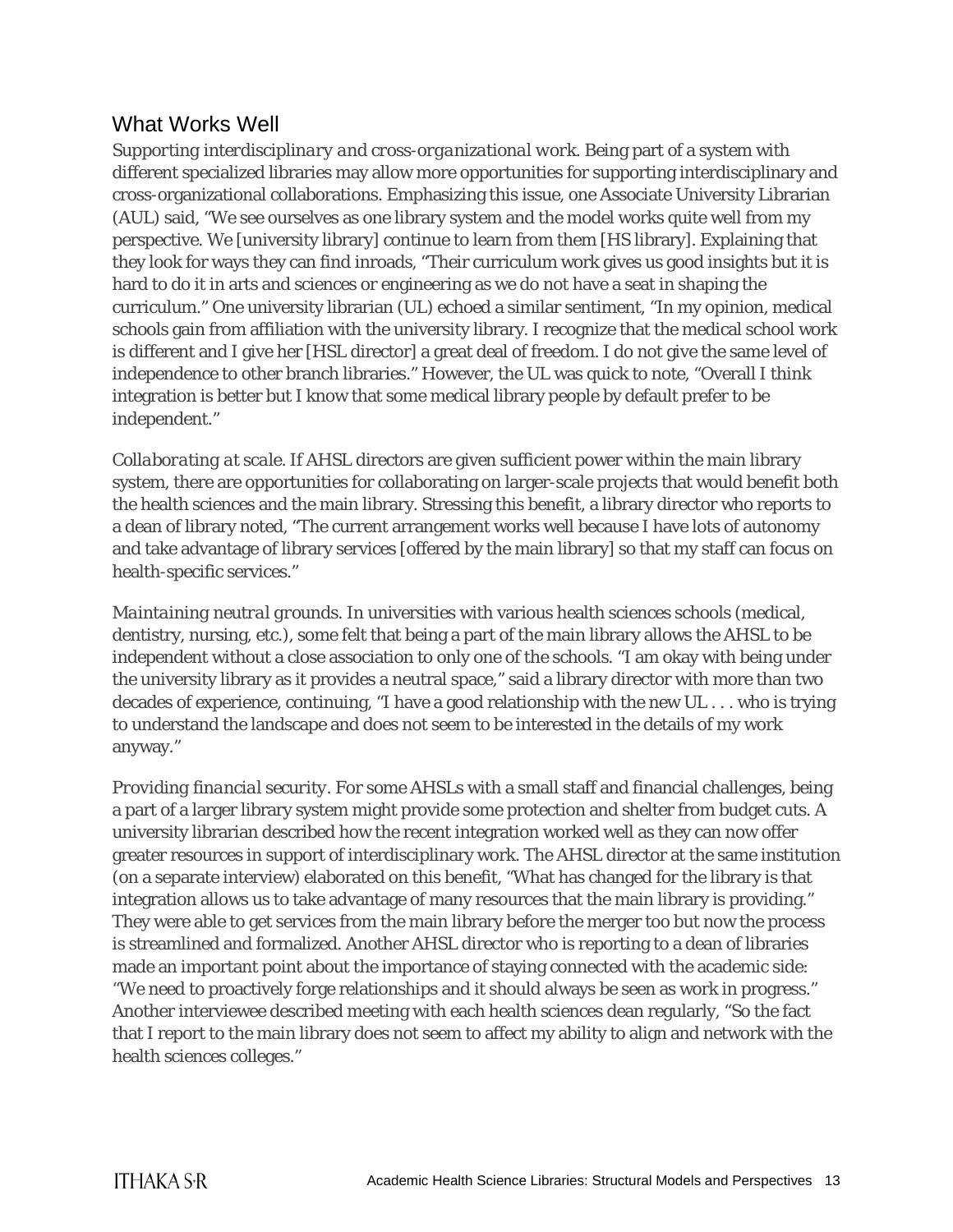#### Concerns

*Losing visibility and agency*. A number of interviewees, especially AHSL directors who report to an AUL, described the risk of being buried in the hierarchy of branch libraries and the library administration. Several interviewees mentioned that they feel pressure to advocate for health sciences clients and articulate why they are different from other branch libraries. One AHSL director explained, "I have to go through an enormous process to justify why the university library system needs to invest in my library. We are now dealing with shrinking collection budgets and need to participate in cancelling our Elsevier package. I tried so hard to explain how devastating the lack of access will be for my faculty and practitioners but the process was heavily driven with an open access agenda." Illustrating the complexity of the situation, another director felt that when the AHSL was a part of the school prior to the merger, it was recognized as an academic partner. Since the merger eight years ago, it was getting increasingly difficult to explain the role and scope of his library to faculty and researchers, "Often I hear why libraries still need so much money when everything is online and there is more OA content. The main library pushes for OA but we will suffer if we don't have a plan to rebrand ourselves. If everything is free, what is the reason for investing so much into the library?"

*Communicating distinguishing attributes.* AHSLs can be siloed and left out even in an integrated system. Some AHSL directors feel that they are constantly trying to educate their library colleagues about their unique programs and needs and how they are serving a different clientele. "We have been doing what the university library has been aspiring to do for years successfully with a huge demand for our services such as research data, systematic reviews, and integration into the curriculum," explained one AHSL director interviewed. Although they were ahead of the curve in offering innovative services, the AHLS staff sometimes felt underappreciated by the main library staff.

*Supporting data curation*. Many interviewees expressed concerns about the scope and effectiveness of their data curation program. One explained, "We have capacity only to provide instruction on best practices but do not have resources to offer data curation services. I don't see it getting any better given the current budget situation." This director felt that the research data support programs in university libraries try to serve too many subject areas and as a result biomedicine does not get sufficient attention (especially for data curation beyond awareness building programs).

Other drawbacks mentioned included:

- The main library policies and procedures may not align with the health science library culture. As one AHSL director explained, "We need to rely on the library's lengthy timeline and process for hiring." The director added that there were too many committees and meetings at the main library, many with little relevance to AHSL priorities.
- The trend to shift reporting relation from UL to AUL is disconcerting mainly because directors felt that they were no longer "a part of the decision making and cannot take advantage of the authority and recognition the UL can bring."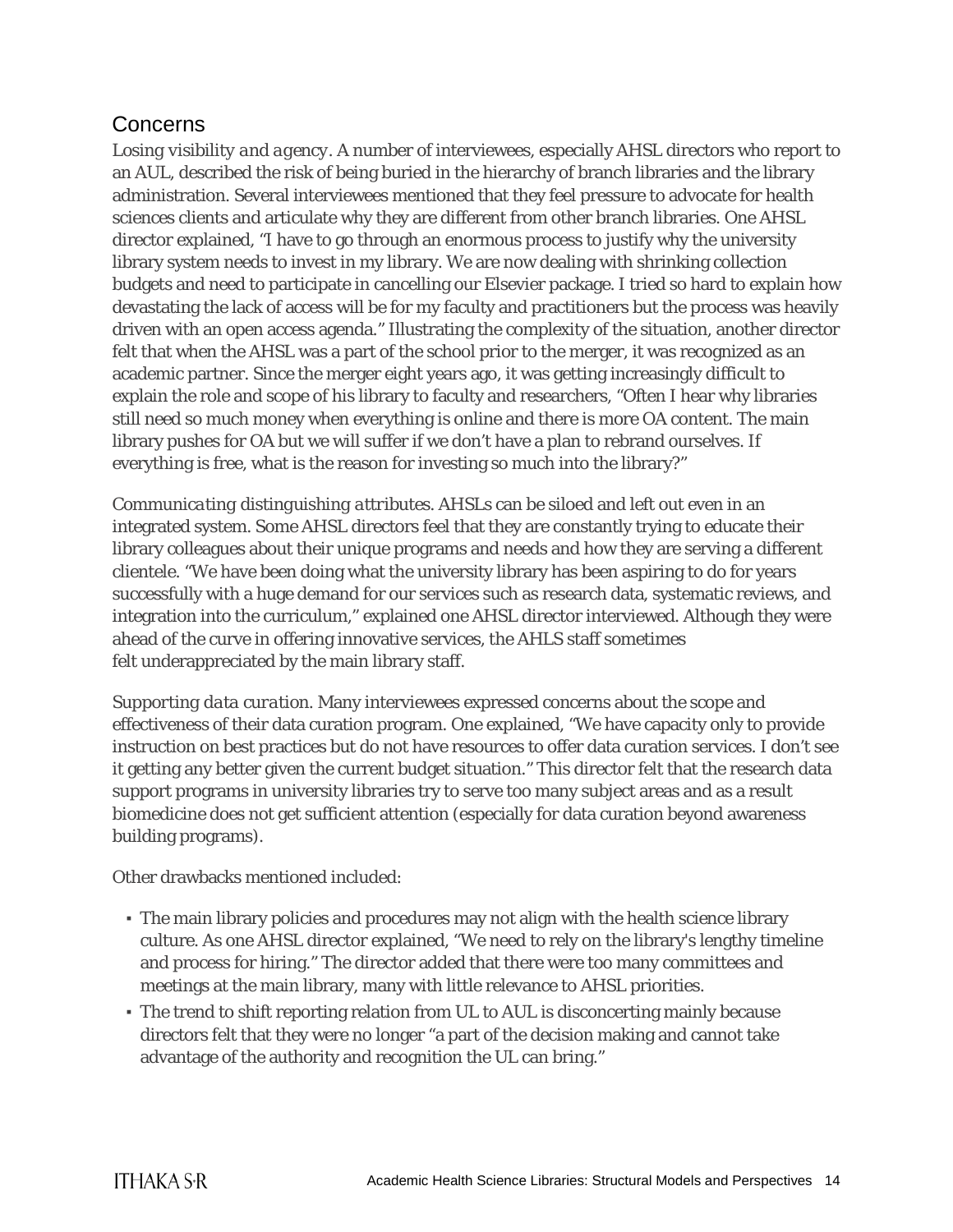- The main library collection policies sometimes can inhibit acquiring clinical resources, especially software and other research applications.
- AHSL directors want their libraries to be recognized as specialized libraries, not branch libraries.

### Effect of Merger on Resources

One of the research questions of the study involved the impact of organizational changes on library budget and staff morale. Subsequently, we were interested in exploring how mergers might have impacted service quality. Among the AHSLs studied, mergers with the main library took place between four and 26 years ago, representing a broad span. The library directors and university librarians interviewed cited various motivations behind the mergers. For instance, some consolidations were prompted by the structural reorganization of health sciences schools or a change of leadership (especially affecting the AHSL director's reporting line). At one library, the newly appointed university librarian made a case to the health sciences school that unification would lead to improved and modernized services. Some of the AHSL directors were hired after the merger so they were not able to reflect on why and how the organizational change took place. None of the interviewees in this study cited immediate cost savings as the main motivation behind mergers. However, service effectiveness and cost-efficiency were listed as motivating factors behind combining multiple STEM (e.g., chemistry, physics, engineering, etc.) and health science libraries under one branch library.

Almost every AHSL director interviewed mentioned the importance of rolling out mergers carefully and thoughtfully. "You need to include people in the process so that it is happening with them, not to them, and build trust," said an AHSL director, continuing, "There was some resistance and confusion along the way, a strong sense of loss. As we were planning the merger, there were retirements and opportunities to recruit a new group of librarians who knew that the reporting structure was evolving."

When asked about user reactions to mergers, the most common response was that some researchers and faculty initially complain but then quickly get used to the new structure. This sentiment was captured by an AHSL director who oversaw the merger process a few years ago, "Faculty and researchers were first a bit worried when we started talking about the merger plans. But then they quickly were oblivious to the changes. They just wanted to make sure that the service quality would not suffer and they will be able to get help at the same caliber."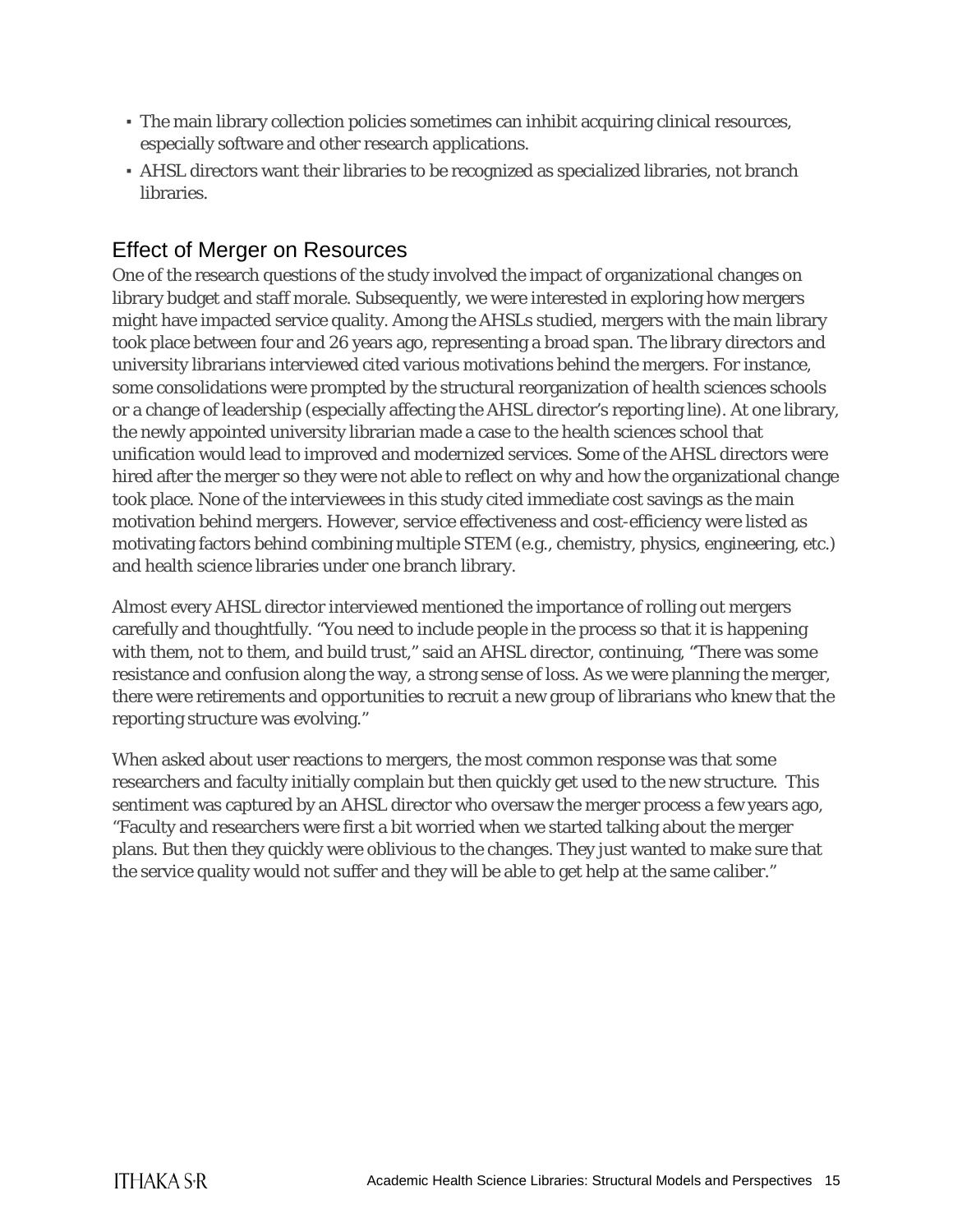### <span id="page-16-0"></span>Insights from AHSLs within Health Sciences Schools

The study included 14 AHSLs that are organizationally under the academic side of a university. The interviewees in this category included 14 AHSL library directors and two administrators they report to. The following section provides a summary of the opinions on the effectiveness of the organizational model.

#### What Works Well

*Having a sense of community.* The library directors described how this organizational arrangement allowed them to be part of the health sciences community. "It is very helpful to be at the table with the deans and faculty when you are reporting to an academic leader," stated one interviewee, "You are automatically included in meetings and other forms of communication." Stressing the importance of professional identity, one director noted, "We sit on the curriculum and other academic committees. We are able to network with associate deans in charge of finance and facilities."

*Remaining nimble*. Another advantage associated with an organizational affiliation with the school was the ability to make nimble decisions without spending too much time trying to build consensus and aligning policies and practice with the main library (e.g. print vs. electronic purchase decisions, circulation period for materials checked-out, expedited ILL, etc.). This point was illustrated by a library director from a large public health sciences center, "We have too much going on with a sense of urgency so we try to be proactive and avoid library committees and need to make quick decisions. I can work with the university library or they can work with us anytime it makes sense. Not being one unified unit does not mean that we don't work together. We collaborate as needed but I need to remain very focused."

*Partnering with health sciences technologists*. An important recurring theme was the appreciation for engaging in partnerships with the school's information technology units with expertise in learning and research technologies specifically for health sciences disciplines. Highlighting the importance of biomedical data acumen, a director said, "I would not have access to the same high caliber technology support if I were merely dependent on the main library's IT group." The director went on to describe that the main library's IT group was overwhelmed with an implementation of a new Library Management System and were spread thin with limited capacity. Several directors described their efforts in experimenting with virtual reality (VR) equipment and 3-D publishing in collaboration with academic technologists and faculty involved in the curriculum renovation. For instance, two of the AHSLs included in this study were testing an empathy tutorial to help students understand what a patient goes through and improve their communication skills. Another example was a VR anatomy program that allows medical students to zoom in and around a human body, from various angles. One interviewee described how software vendors were aggressively marketing new learning and research workflow tools and described the AHSL's efforts in piloting them to assess their effectiveness in supporting learning and teaching.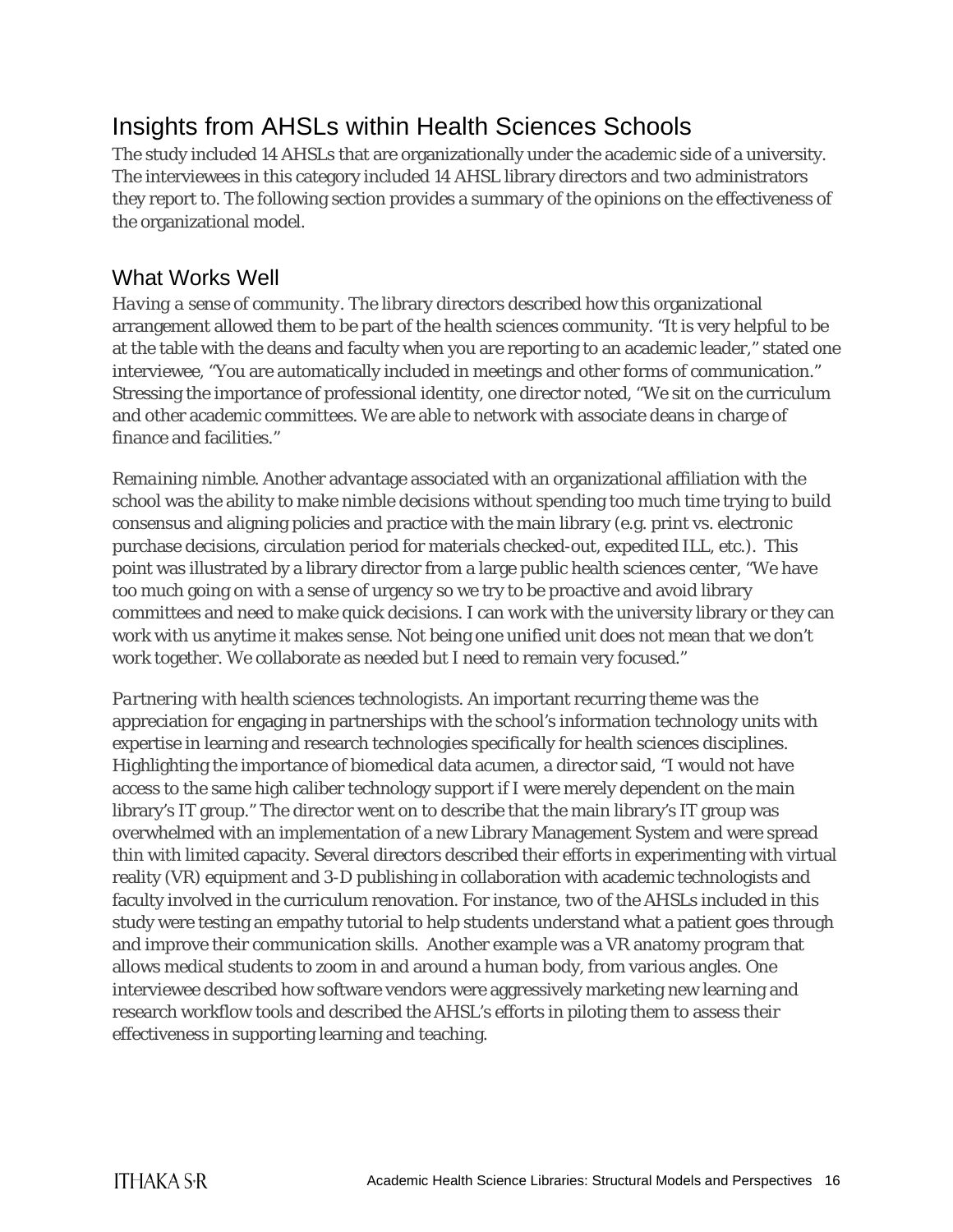*Providing embedded data services*. Research data management was often described as a priority service area—this was not limited to the health science libraries within the academic side. However, the AHSL directors within health sciences schools felt that they had better access to the required resources and expertise and emphasized the importance of working with individuals who understand biomedical. policies, procedures, and workflows (especially involving clinical trials and human subjects). They also stressed the importance of working with IT teams with a knowledge of electronic medical records and privacy and security policies that pertain to health sciences data. Inevitably, the libraries included in this study illustrated the variations in service scope and depth based on the stature and financial resources of their home institution. Even for AHSLs within the academic side, research data programs were often described as work-in-progress. One interviewee explained, "We recognize that working with our constituents on data management, discovery, and reuse is critical. However, we are struggling to do it well. It is difficult to scale our services." Explaining that their team is trying to follow the guidance from the NLM, one interviewee stated, "My vision is building an increasing number of tools to support research data and bioinformatics. It is important that my staff understands the nature of data created and published locally." Noting that they are seen as an essential partner in research data support, the director explained, "I have built a research reproducibility service in collaboration with several departments within the school. We can deal with lifecycle management when the practice is integrated into daily work rather than trying to curate data at the end."

*Justifying the budget*. The budgetary arrangements vary widely regardless of organizational models. One AHSL director made an interesting observation, "When I defend the library budget during [the school's] planning meetings, sometimes I am asked why the library spends so much money on journals." With increasing open access, more and more researchers feel that it is all out there free and question why the library is still spending so much money on subscriptions. This increases pressure to add more value-added services such as systematic reviews to illustrate the value of the library, "Licensing a bunch of databases is not important enough.". Several other directors with reporting lines to the academic side also mentioned that they have their budget challenges just like anyone else. One director elaborated, "I know that I need to have budget reductions and do my part when my school is under pressure. Everybody knows about the school's financial hardship so we are not questioned about why our services are curtailed."

### Potential Benefits of Merging with the Main Library

*Maintaining stability*. In some health sciences schools, the reporting relations are in flux due to new appointments or organizational changes. Several AHSL directors with reporting lines to the school commented that frequent changes in reporting lines sometimes have consequences for their reporting relationship, which can be problematic. However, the directors interviewed noted that they make it work as they seldom have meetings with their supervisors and have quite a bit of autonomy anyway. On the other hand, some wondered if being under the main library might enable more stability. "In some cases, it might make sense for the dean of libraries to represent the entire system, stated an AHSL director. "But the university librarian hardly has time to develop an understanding of what's going on in the health sciences libraries." Nevertheless, there were variations in the way the library directors characterized their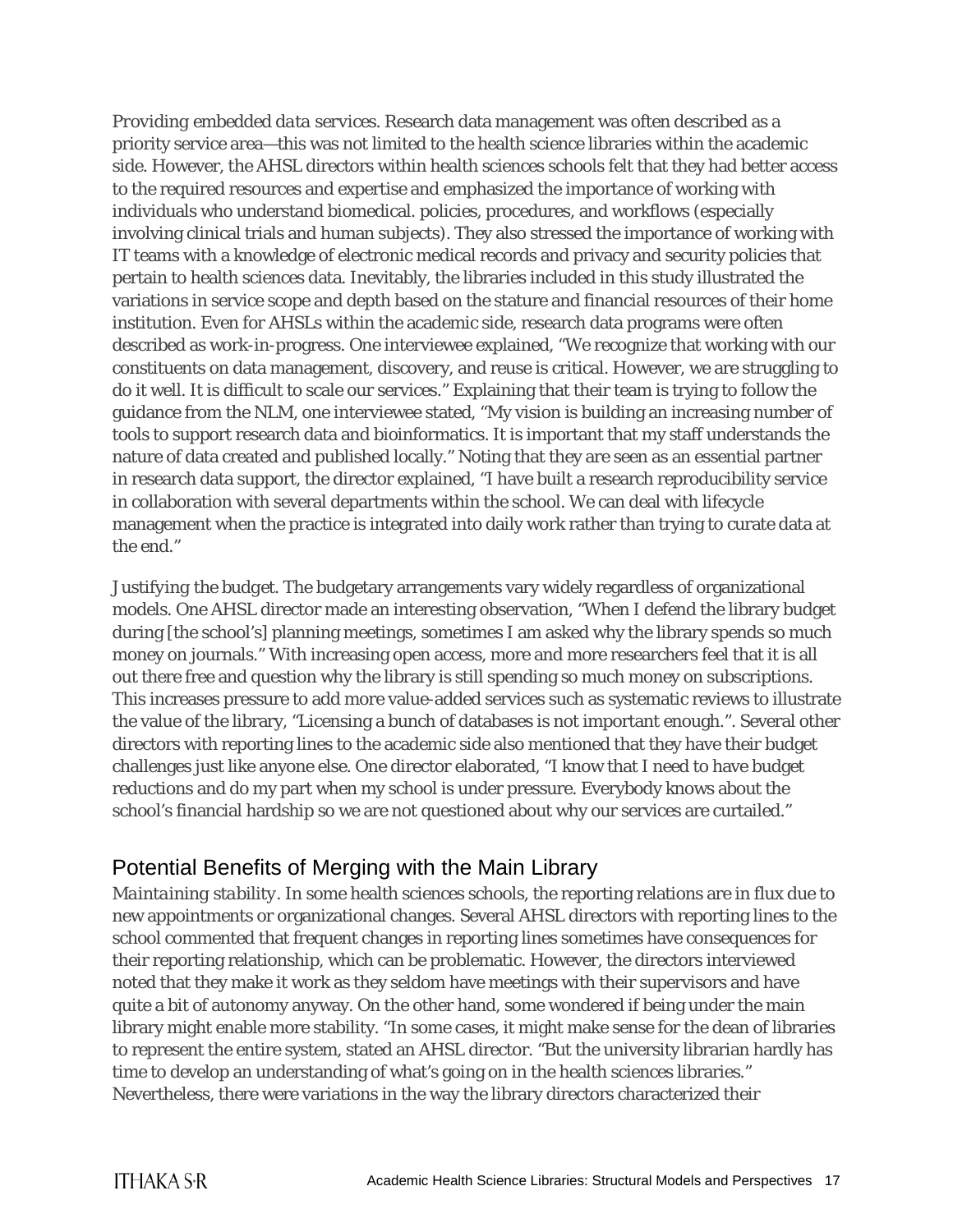sentiments on reporting relations. "I see benefits to both sides,'' pointed out one interviewee. Noting that this might be "a minority view," the director said, "we will be better off if we become a part of the main library as I can take advantage of the library system better." However, the director does have concerns about the organizational change process and thought that it would be "painful" based on staff members' anxieties and reactions.

*Protecting the budget*. Interviewees described several other ways the AHLS could benefit from close administrative alignment with the main library. One director wondered if a merger with the main library could provide some safety and security in face of budget cuts due to the status of the library dean on campus. Another pondered about the value of shared advocacy strategies, "Now I don't have easy access to fundraising support and need to coordinate it with the med school development office." The director went on to explain that the main library has a dedicated development and communication support unit and was quick to point out that the main library is running several units with competing priorities. The director questioned if and how the AHSL needs will rise to the top and if so how it would be perceived by other branch library directors.

*Supporting interdisciplinary scholarship*. There was a strong recognition of the expanding importance of interdisciplinary and cross-college collaborations, for instance in global health, and the need to make services more seamless for researchers across the board. Almost all AHSLs reporting to the school mentioned that the potential merger with the university library comes up from time to time but is not being considered now (as they don't see a compelling case). Only one indicated that there were some initial discussions about merging.

## <span id="page-18-0"></span>Concluding Remarks: Priorities and Challenges

Health sciences libraries, similarly to all research libraries, continue to be in a perpetual mode of innovation and rebranding. All libraries are grappling with budget constraints, changing technical environments, and reskilling the workforce to keep pace with new requirements and health sciences libraries are no exception. This study aimed to understand different points of view on the organizational structures of AHSLs rather than striving for generalizability. Regardless of the organizational type, the following themes emerged in the interviews with the AHSL directors as some potential differentiating factors:

- They value and appreciate the services provided by the main library; however, they don't feel a strong alignment with the main library's priorities and strategic directions.<sup>[9](#page-18-1)</sup>
- Engaging in close collaborations with health sciences faculty and researchers to support evidence-based medicine, especially through integration into the curriculum and engaged learning, is an important priority.
- While systematic reviews are very popular and well established, increasing capacity to match the demand was a problem for everyone interviewed.

<span id="page-18-1"></span><sup>&</sup>lt;sup>9</sup> One exception to this sentiment was expressed by a director who is overseeing a group of health science and STEM libraries as a merged operation.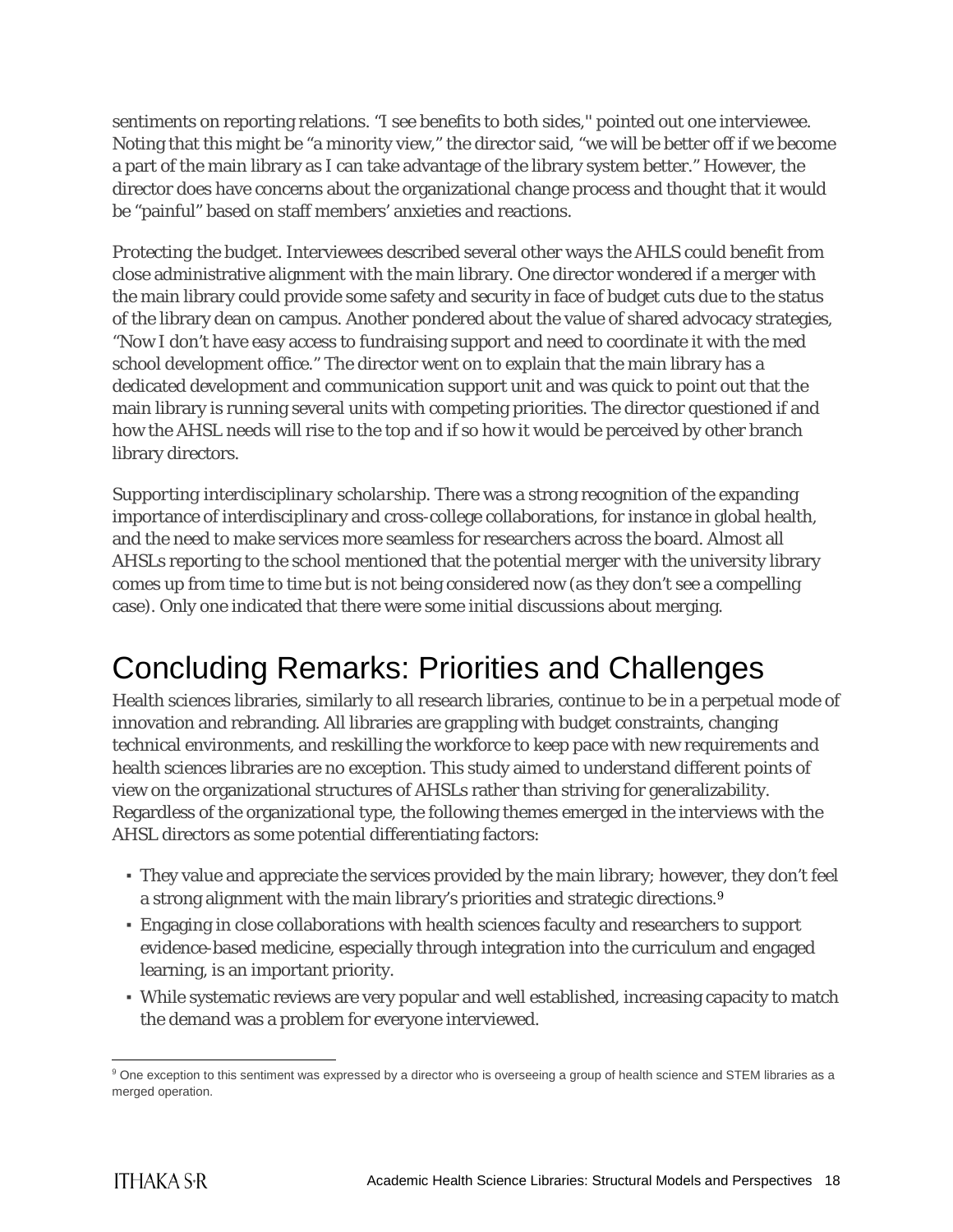- AHSLs included in this study are engaged in research data support but at varying levels, and the most valued collaborations are with the academic IT and bioinformatics research groups within the health sciences schools.
- Many are active in licensing and supporting research workflow tools to support data visualization and statistical and bibliometrics analysis for faculty, students, researchers, and clinicians (often in collaboration with the health sciences academic technology or units, and some thorough a cost recovery system as they charge the labs/units).
- Some are positioning themselves as "informationists"—merging the knowledge and expertise of a healthcare professional with the information retrieval skills of a librarian for searching for literature, building information literacy through teaching, providing data management services, and assisting in the overall research process.
- Several interviewees mentioned that they either hired a person or revised the job description of an existing staff member to lead communications, especially social media, to promote services.

Community outreach and service is an important and gratifying part of the AHSL staff member's job. "We are trying to identify and respond to the information needs of health professionals in the community and the general public in the state, with special attention given to the needs of minorities and other underserved populations," explained one interviewee (HSS). The director described how they work closely with the state's public health and public library staff to provide orientations to the public about accessing and using reputable free information sources. Another interviewee described staff outreach efforts to engage with patients and their families. Several interviewees referred to their participation in the Network of the National Library of Medicine (NNLM), which aims to provide equal access to biomedical information to enable the public to make informed decisions about their health.<sup>[10](#page-19-0)</sup>

Whether the preference is for administrative affiliation with the main library or the academic side, the interviewees stressed the situated nature of the arrangement and factors such as the styles and attitudes of library leaders. As one AHSL director put it, "Library organizational structures reflect their own institutions as they need to adapt to the culture. The structures stem from needs of HS. If you see one academic medical center you see one academic medical center." Although diversity and inclusivity issues are gaining more traction, many interviewees expressed that they have a long way to go. As one stated, "As a profession we are accepting that there are structural barriers in recruiting, training, and retaining."

The study was conducted during the COVID-19 pandemic as the libraries were preparing to support a new academic year that promised to be unconventional and unpredictable. When asked about their experiences, almost all stated that they were already mainly functioning online and the crisis reinforced that their libraries are indeed virtual. They stressed the need to

<span id="page-19-0"></span><sup>&</sup>lt;sup>10</sup> The Network of the National Library of Medicine (NNLM) aims to support the progress of medicine and improve the public health by providing equal access to biomedical information to enable the public to make informed decisions about their health. It is coordinated by the National Library of Medicine and implemented through a nationwide network of health science libraries and information centers Coordinated by the National Library of Medicine, and carried out through a nationwide network of health science libraries and information centers. Additional information is available at [https://nnlm.gov/.](https://nnlm.gov/)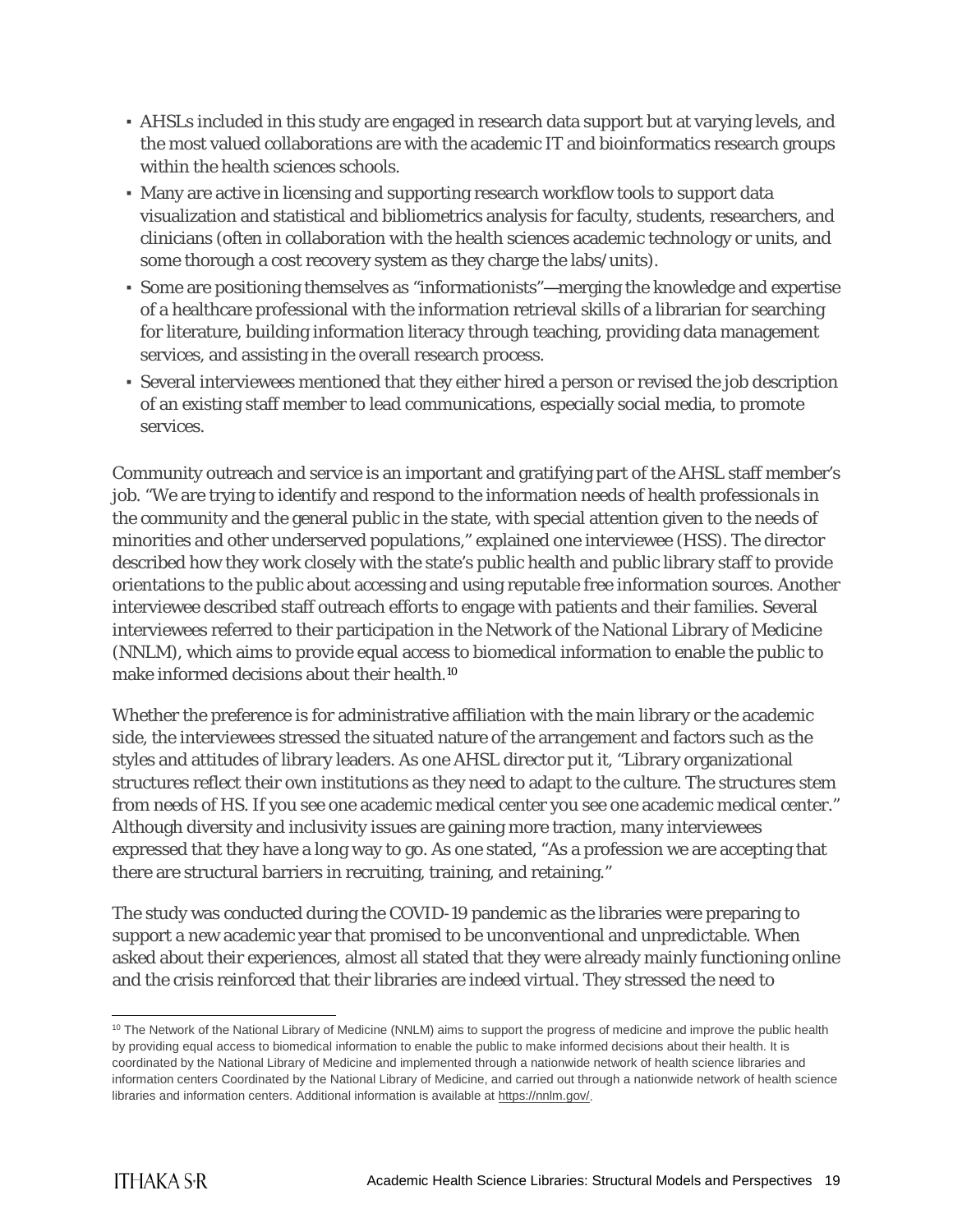improve the staff capacity, skills, and knowledge of online instruction pedagogies and platforms. As one library director stated, "we got some headspace to shift our gaze on the horizon to see where education and teaching will be in the future." Interestingly, some wondered if making a case for library space in the future would be more challenging as they were already competing for limited space within their facilities.

The informants of this study shared valuable insights in addition to surfacing additional research questions. There were numerous references to the difference between a branch and a special library. This question was beyond the scope of this study; however, it should be followed up to explore the difference in means of staffing and functions and pros and cons of these two models. Also, it would be valuable to further articulate how and why AHSL clients have different needs and cultures and the role of organizational structures in enabling or inhibiting service provision. As libraries continue to consider different service models in support of expanding their services and contain costs, one of the outstanding questions is how they will strike a balance between maintaining cohesiveness as a library system and being visible attending to the needs of specific user communities.

## <span id="page-20-0"></span>Acknowledgements

We are grateful for the advice and support of the following Project Advisory Group members:

- Kathryn Carpenter, Associate University Librarian, Health Sciences and Associate Dean, University of Illinois, Chicago
- Judy Cohn, Assistant Vice President for Information Services and Director George F. Smith Library of the Health Sciences, Rutgers University
- Shannon Jones, Director of Libraries, Medical University of South Carolina
- Jett McCann, Senior Associate Dean for Knowledge Management, Georgetown University Medical Center
- Judith Russell, Dean of University Libraries, University of Florida
- Anne Seymour, Director, Welch Medical Library, Johns Hopkins University and Medicine
- Elaine Westbrooks, Vice Provost of University Libraries & University Librarian, University of North Carolina Chapel Hill
- Lizabeth (Betsy) Wilson, Vice Provost for Digital Initiatives and Dean of University Libraries, University of Washington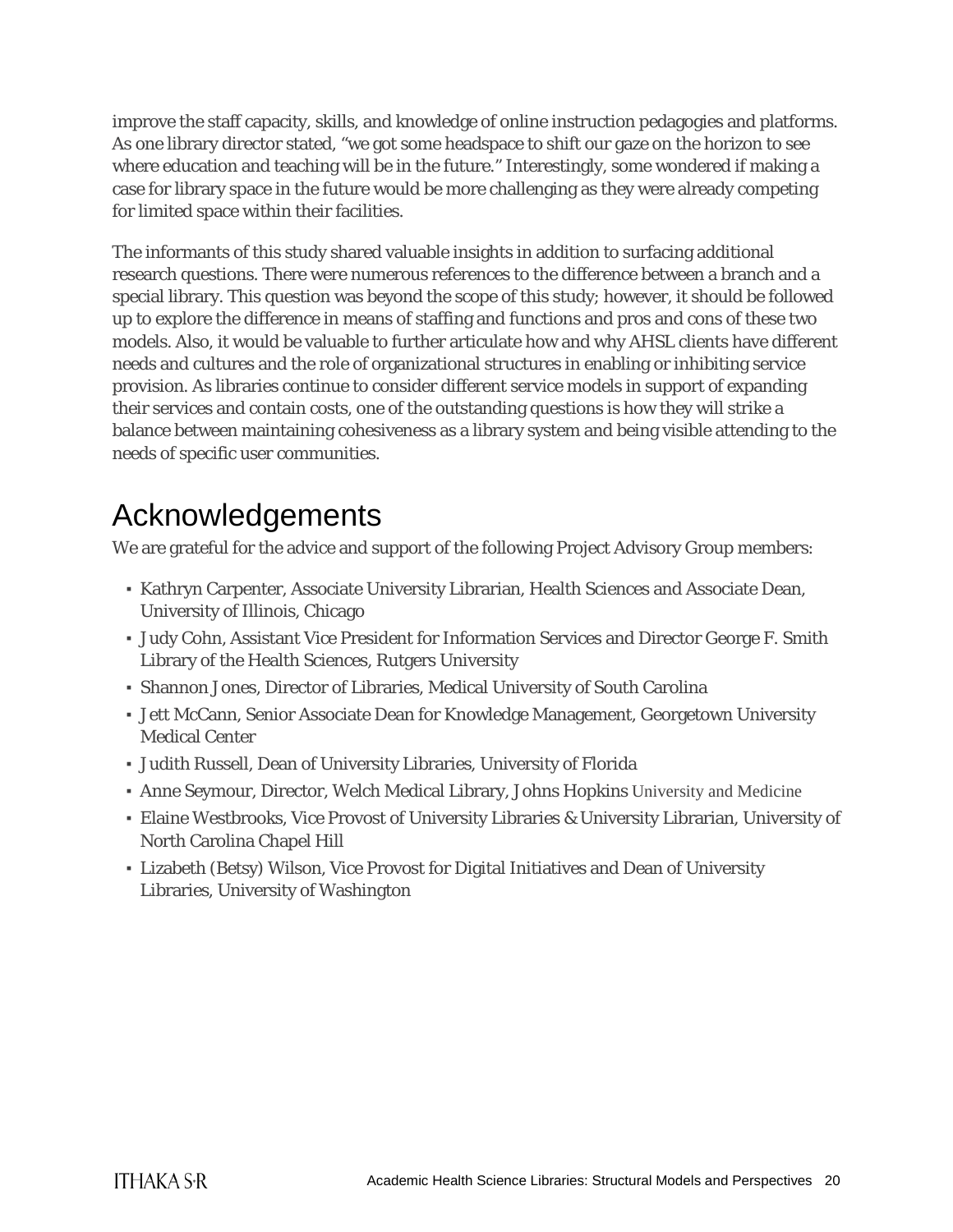We express our great gratitude to the following colleagues who contributed to the study by participating in the interviews and/or reviewing a draft version of this report:

- Nancy Allee, Director, Taubman Health Sciences Library & STEM, University Library, Joint Faculty, Department of Learning Health Sciences, Medical School, University of Michigan
- Eric D. Albright, Director, Hirsh Health Sciences Library, Tufts University
- Barbara Bernoff Cavanaugh, AUL for STEM Libraries, University of Pennsylvania
- Amy G. Buhler, Engineering Librarian, Marston Science Library, University of Florida
- David Carlson, Dean of University Libraries, Texas A&M University
- Curtis L. Cole, Assistant Vice Provost, Information Services and Chief Information Officer, Weill Cornell Medicine
- Barbara Dewey, Dean of University Libraries and Scholarly Communications, Pennsylvania State University
- Barbara Epstein, Director, Health Sciences Library System, University of Pittsburgh
- Sandra Franklin, Director, Woodruff Health Sciences Center Library, Emory University
- Stephanie Fulton, Associate Dean and Director of the Medical Sciences Library, Texas A&M **University**
- Kristi Holmes, Director, Galter Health Sciences Library & Learning Center, Associate Professor, Preventive Medicine-Health and Biomedical Informatics & Medical Education, Northwestern University Feinberg School of Medicine
- Christopher Hooper-Lane, Director, Ebling Library, University of Wisconsin-Madison
- Janice Jaguszewski, Associate University Librarian and Director, Health Sciences Libraries, University of Minnesota
- Stephanie Kerns, Director of Biomedical Libraries Dana Biomedical Library, Dartmouth College
- Mellanye Lackey, Director, UNLV Health Sciences Library, University of Nevada Las Vegas
- Anne Langley, Dean of UConn Library, University of Connecticut
- Joe Lucia, Dean of Libraries, Temple University
- Emily McElroy, Dean of McGoogan Library of Medicine, University of Nebraska Medical Center
- Gerald Perry, Director Arizona Health Sciences Library, University of Arizona
- Cristina Pope Director, Health Sciences Library, SUNY Upstate Medical University
- J. Dale Prince, Director of Libraries, Louisiana State University Health Sciences Center, New **Orleans**
- Gabe Rios, Director, Ruth Lilly Medical Library, Indiana University School of Medicine
- Jamie Saragossi, Head, Health Sciences Library Stony Brook University Libraries, Stony Brook University
- Paul Schoening, Associate Dean and Director, Bernard Becker Medical Library, Washington University School of Medicine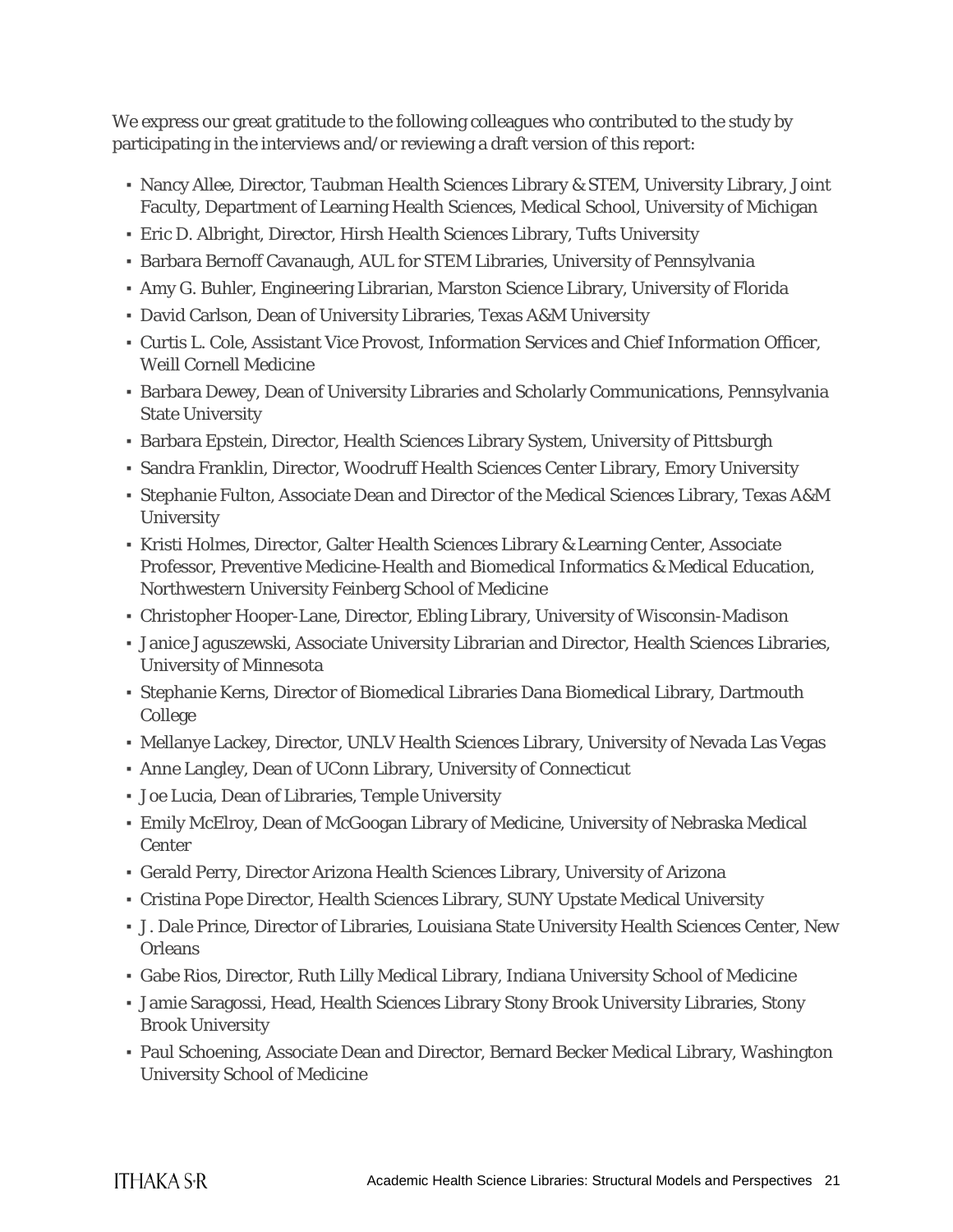- Jean Shipman, Librarian Emerita, University of Utah
- Mary Shultz, Library Director Savitt Medical Library, School of Medicine, University of Nevada, Reno
- Joy Summers-Ables, Director, Robert M. Bird Health Science Library, University of Oklahoma Health Sciences Center
- Janice Swiatek, Library Director, Lyman Maynard Stowe Library, UConn Health, University of Connecticut (retired in July 2020)
- Michele R. Tennant, Head, Academic Research Consulting and Services, George A. Smathers Libraries University of Florida
- Kelly Thormodson, Associate Dean for Library & Information Services; Library Director, Penn State College of Medicine
- Kathlin L. Ray, Dean, University Libraries and Teaching & Learning Technologies, University of Nevada, Reno
- Shan Sutton, Dean, University Libraries, University of Arizona
- Jennifer R. Taxman, Associate Librarian for Research & Learning, Dartmouth College
- Tara Tobin Cataldo, Science Collections Coordinator, Marston Science Library, University of Florida
- Imelda Vetter, Health Sciences Librarian, Department of Medical Education, Dell Medical School, University of Texas at Austin
- Megan von Isenburg, Associate Dean for Library Services & Archives, Duke Medical Center Library & Archives
- Philip Walker, Director, Eskind Biomedical Library, Vanderbilt University
- Deborah Ward, Interim Vice Provost for Libraries**,** Director, Health Sciences Libraries, University of Missouri
- Terrie Wheeler, Director, Samuel J. Wood Library, Weill Cornell Medicine

We would like to thank the Association of Academic Health Sciences Libraries (AAHSL) and Elsevier for their sponsorship as well as colleagues at the Association of Research Libraries (ARL) for their advice and support.